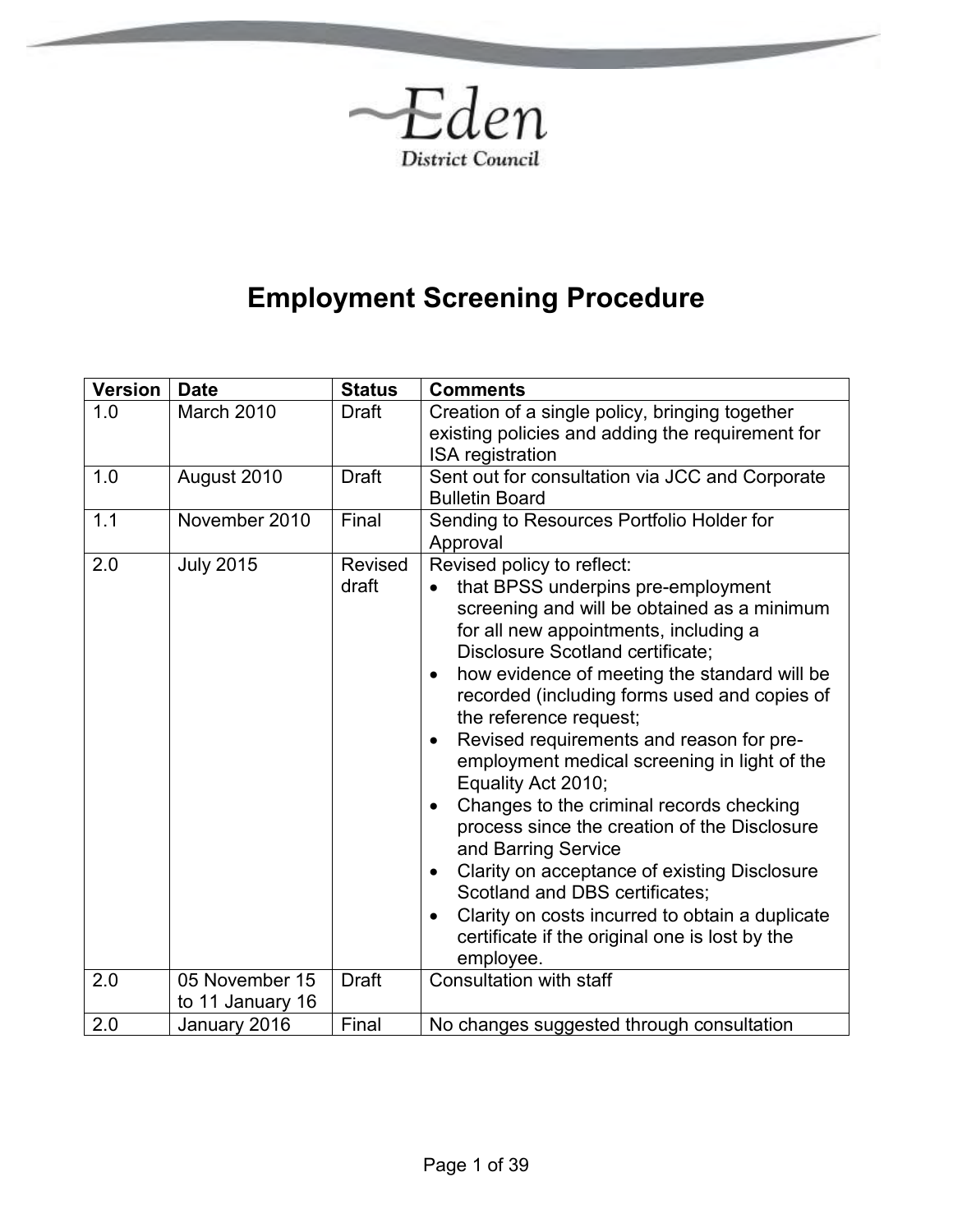## **Contents**

| 1.  | Introduction      |                                                                                         | Page<br>4      |
|-----|-------------------|-----------------------------------------------------------------------------------------|----------------|
|     | 1.1               | <b>Baseline Personnel Security Standard</b>                                             | 4              |
|     | 1.2               | Transparency                                                                            | 4              |
|     | 1.3               | <b>Sifting and Shortlisting</b>                                                         | 4              |
| 2.  |                   | <b>Confirming Identity</b>                                                              | 5              |
| 3.  |                   | <b>Verification of Qualifications</b>                                                   | 5              |
| 4.  |                   | Proof of the Right to Work in the UK                                                    | 5              |
| 5.  | <b>References</b> |                                                                                         | 6              |
|     | 5.1               | <b>Definitions</b>                                                                      | 6              |
|     | 5.2               | <b>Application Form Declaration</b>                                                     | $\overline{7}$ |
|     | 5.3               | <b>Types of Reference</b>                                                               | 7              |
|     | 5.4               | <b>Referees</b>                                                                         | 8              |
|     | 5.5               | <b>Unsatisfactory References</b>                                                        | 9              |
|     | 5.6               | Non-Responses                                                                           | 9              |
| 6.  |                   | <b>Disclosure Scotland Certificates</b>                                                 | 9              |
|     | 6.1               | Costs and Acceptance of Existing Certificates                                           | 10             |
|     |                   | Cost of Obtaining a Duplicate Certificate if the<br>6.1.1<br>Original is Lost           | 10             |
| 7.  |                   | <b>Disclosure and Barring Service (DBS) Disclosures</b>                                 | 10             |
|     | 7.1               | <b>Types of Disclosure</b>                                                              | 10             |
|     |                   | <b>Standard Disclosures</b><br>7.1.1                                                    | 11             |
|     |                   | <b>Enhanced Disclosures</b><br>7.1.2                                                    | 11             |
|     |                   | 7.1.3<br>Enhanced with a Barred List Check                                              | 11             |
|     | 7.2               | The DBS Update Service                                                                  | 11             |
|     | 7.3               | Posts Requiring a CRB Disclosure                                                        | 12             |
|     | 7.4               | Costs and Acceptance of Existing Certificates                                           | 13             |
|     |                   | Cost of Obtaining a Duplicate Certificate if the<br>7.4.1<br>Original is Lost           | 13             |
|     | 7.5               | <b>DBS Application Process</b>                                                          | 13             |
|     | 7.6               | <b>Periodic Checks</b>                                                                  | 14             |
|     | 7.7               | Statement on the Recruitment of Ex-Offenders                                            | 14             |
|     | 7.8               | Referral to the Disclosure and Barring Service                                          | 15             |
| 8.  |                   | <b>Pre-employment Medical Assessment</b>                                                | 15             |
| 9.  | <b>Process</b>    | Refusal to Undergo an Element of the Employment Screening                               | 15             |
| 10. |                   | <b>Commencement of Employment</b>                                                       | 16             |
| 11. |                   | Documentation, Usage, Storage and Retention of Employment<br><b>Screening Documents</b> | 16             |

of the Society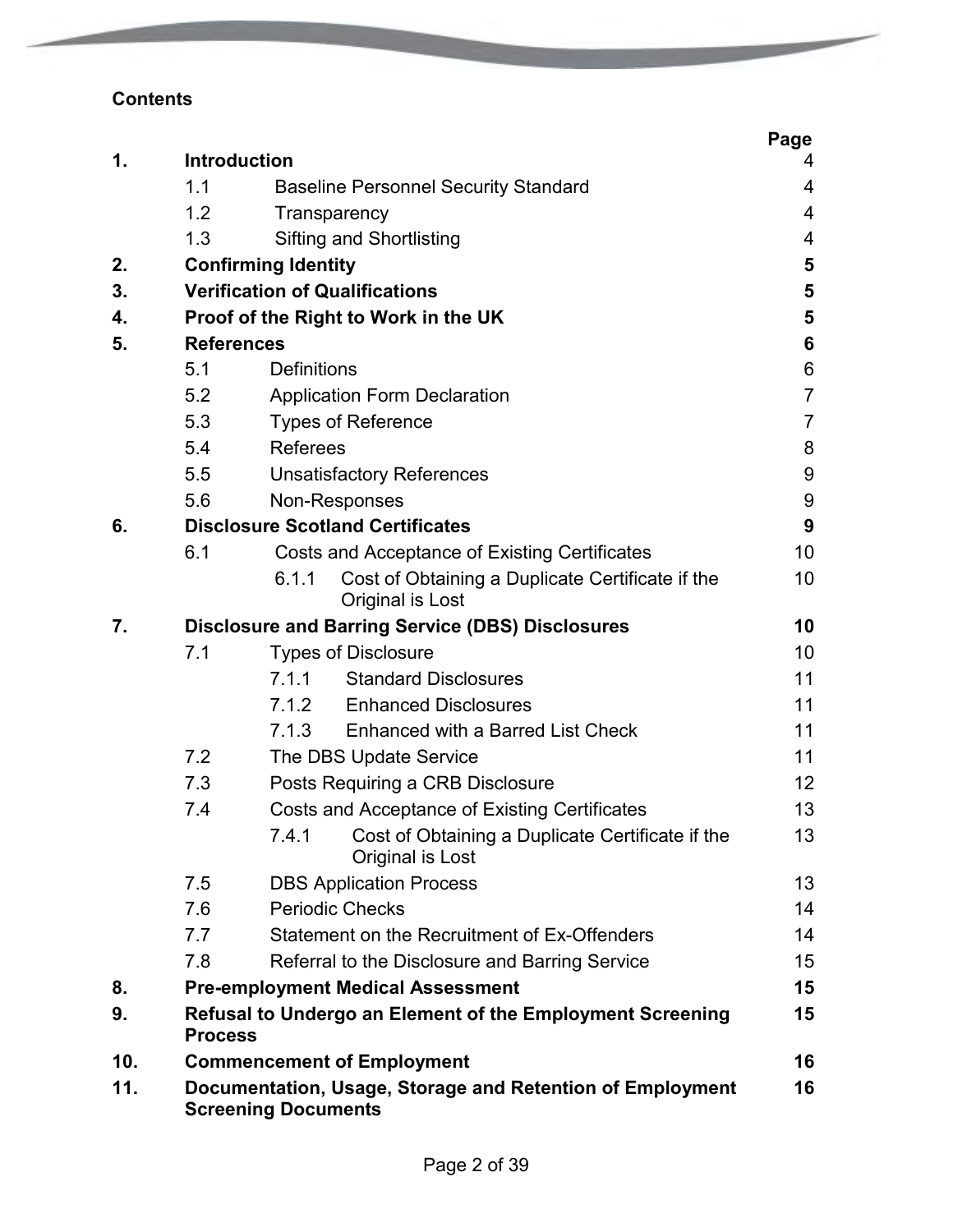|      |          |                                         | Page |
|------|----------|-----------------------------------------|------|
| 11.1 |          | Documentation and Storage of Evidence   | 16   |
|      | 11.1.1   | <b>Confirming Identity</b>              | 16   |
|      | 11.1.2   | <b>Verification of Qualifications</b>   | 16   |
|      | 11.1.3   | Right to Work in the UK                 | 17   |
|      | 11.1.4   | References                              | 17   |
|      | 11.1.5   | <b>Disclosure Scotland Certificates</b> | 17   |
|      | 11.1.6   | <b>DBS Certificates</b>                 | 17   |
| 11.2 | Usage    |                                         | 17   |
| 11.3 | Access   |                                         | 18   |
| 11.4 | Disposal |                                         | 18   |

**Contractor** 

## **Appendices**

| 1              | Confirming Identity - List of Valid Identity Documents                                 | 19 |
|----------------|----------------------------------------------------------------------------------------|----|
| 2              | Proof of the Right to Work in the UK - Lists A and B                                   | 21 |
| 3              | Posts Requiring a DBS Certificate                                                      | 24 |
| $\overline{4}$ | Applying for a Post Which is Exempt from the Rehabilitation of<br><b>Offenders Act</b> | 25 |
| 5              | Statement on the Recruitment of Ex-Offenders                                           | 26 |
| 6              | Definitions of Regulated Activity - Children and Adults                                | 28 |
| 7              | Process for Gaining a DBS Disclosure                                                   | 30 |
| 8              | Form for Recording Identify Documents by HR                                            | 31 |
| 9              | Reference Request - Employment                                                         | 32 |
| 10             | Reference Request - Personal                                                           | 35 |
| 11             | Reference Request - Working with Children                                              | 37 |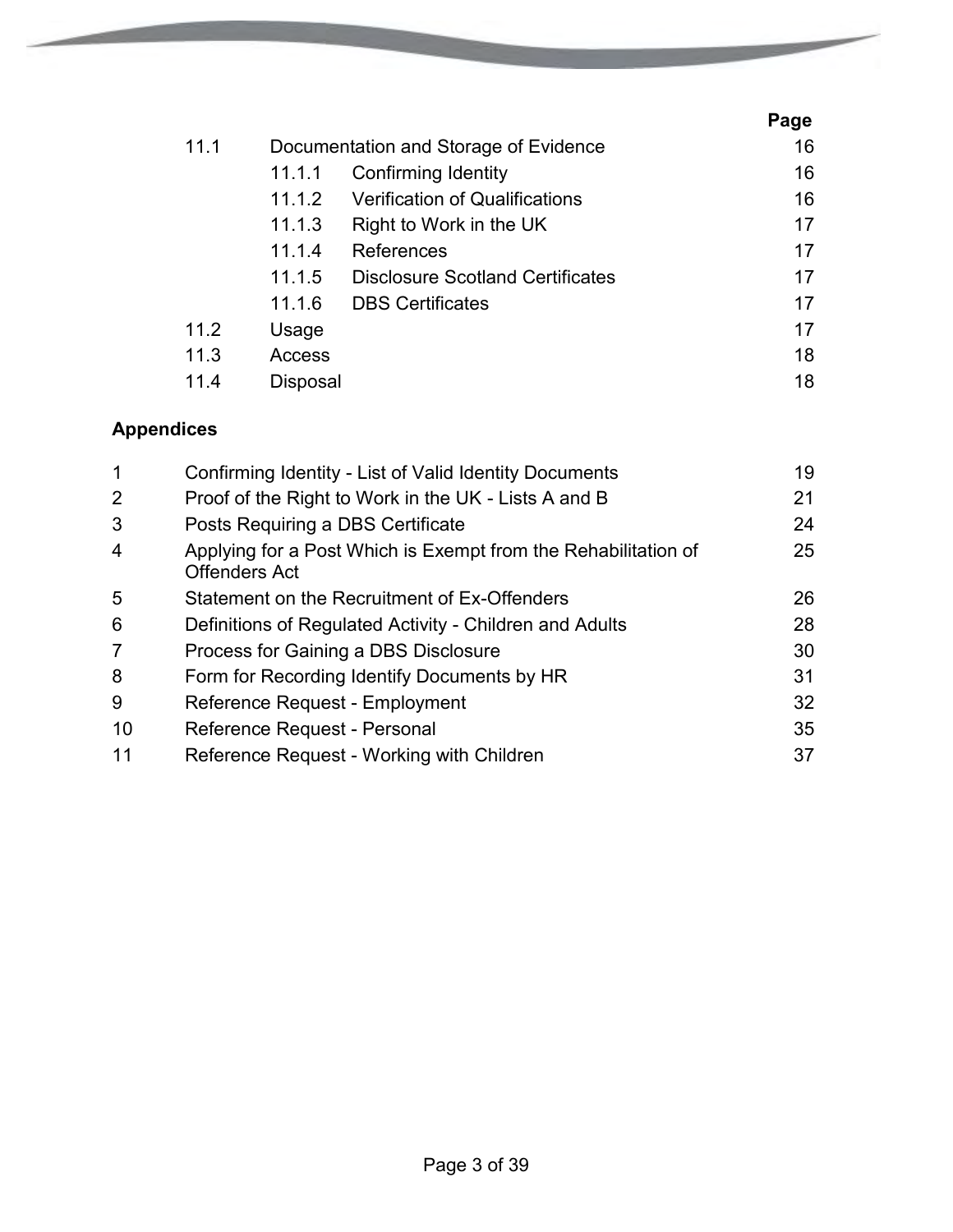## **1. Introduction**

Employment screening can provide the Council with some assurance that a prospective employee is trustworthy and has the necessary skills and/or experience required to perform the role they have applied for. It can also act as a deterrent to dishonest individuals applying for positions within the organisation in the first place. Failure to screen effectively could lead to reputational or more serious damage to the Council.

This procedure sets out the employment screening activities that will be undertaken by Eden District Council.

#### **1.1 Baseline Personnel Security Standard**

The Baseline Personal Security Standard (BPSS) is the recognised standard for HMG pre-employment screening. It seeks to address identity fraud, illegal working and deception generally. The BPSS comprises verification of four main elements:

- 1) Identity
- 2) Employment History
- 3) Nationality and immigration status (including the right to work)
- 4) Unspent criminal records.

In addition, prospective employees are required to account for any significant periods spent abroad (gaps of 6 months or more).

A Baseline Personnel Security Standard check is necessary for any employees who have access to the Government Connect Security Xtranet (GCSX) system which permits transferring data to another statutory body.

#### **1.2 Transparency**

To promote transparency, speed up recruitment and comply with data protection legislation, the requirement for BPSS checks and the purposes for which personal information will be used must be made clear in job advertisements and/or recruitment literature/information packs. Explanations must be provided to applicants as soon as reasonably practicable in the recruitment process the nature of the verification process and the methods used to carry it out. Applicants must be reminded that supplying false information or failing to disclose relevant information could be grounds for refusal/dismissal and could amount to a criminal offence.

#### **1.3 Sifting and Shortlisting**

The checks should **not** be used for sifting applicants and should only be carried out where employment has been offered subject to satisfactory completion of enquiries.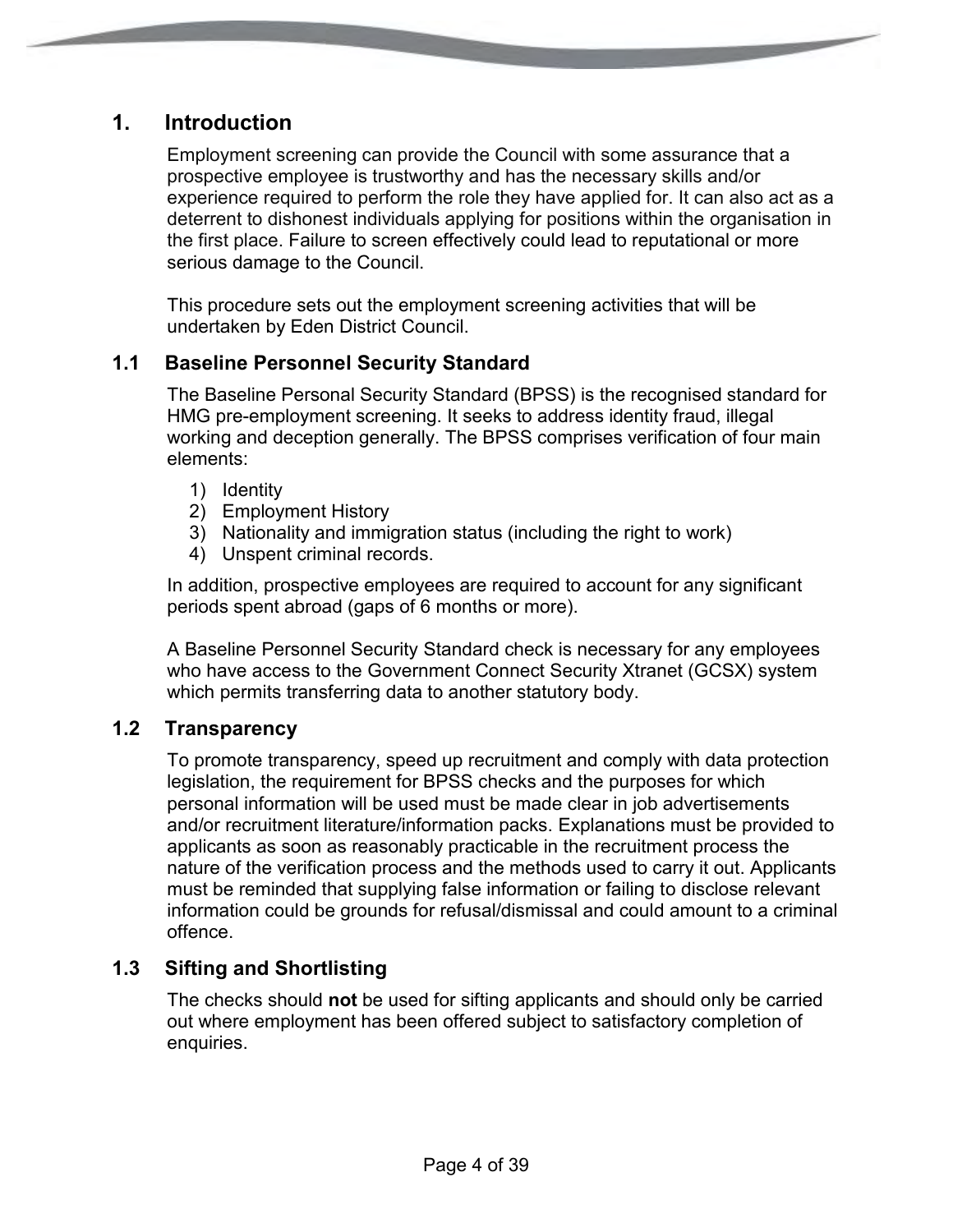Whilst successful completion of the BPSS and proof of qualifications are criteria which must be met in order to employ an individual, this should not conflict with the principle of 'selection on merit'.

## **2. Confirming Identity**

Once a preferred candidate has been identified through a recruitment and selection process, s/he will be asked to provide between three and five pieces of original documentation in order to prove his/her identity. The documents must be contained in either Group 1 or Group 2 of the list contained at Appendix 1.

Where an applicant is able to provide a piece of documentation from Group 1, they must provide three documents in total - one from Group 1 and two from Groups 1 or 2.

Where an applicant is unable to provide a document from Group 1 they must provide five documents from Group 2.

All documents must be in the applicant's current name. At least one document must show their current address and at least one document must show their date of birth.

## **3. Verification of Qualifications**

Applicants who are shortlisted for interview are asked to bring originals of any relevant qualifications to the interview. The interview panel will be responsible for seeing and taking copies of the qualifications for the Council's records.

Internal applicants will be asked to supply evidence of relevant qualifications again on the basis that the qualifications required for the vacancy may not be the same as the qualifications required for their substantive post.

Where proof of qualification cannot be produced within a reasonable timescale, a decision will need to be made by the recruiting manager as to whether to offer the post pending provision of proof of qualification. Evidence must be provided within 13 weeks of the employee taking up their post. If proof of qualifications cannot be provided by this date, the offer of employment will be withdrawn. If the employee has already commenced employment, this may have to be terminated on the basis that proof of qualifications cannot be provided.

## **4. Proof of the Right to Work in the UK**

The Asylum and Immigration Act 1996 makes it possible for an employer to be guilty of a criminal offence if they employ someone who does not have permission to be in, or to work in, the United Kingdom.

To ensure that, as an employer, the Council does not discriminate under the Equality Act 2010; the Council must ensure that all new entrants are treated in the same way and asked to supply documentation to prove that they have the right to work in the UK.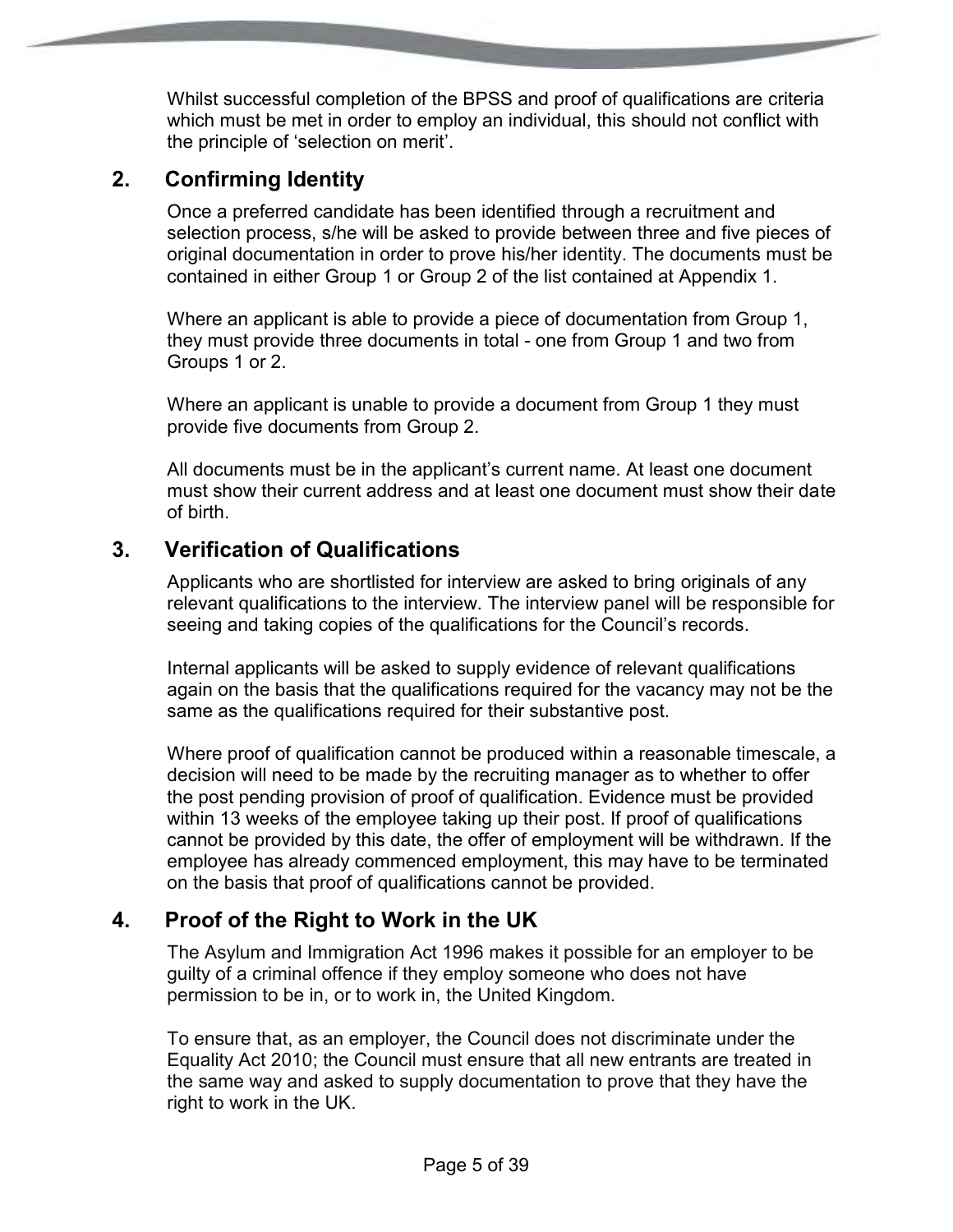The necessary checks will be conducted by the HR section once a preferred candidate has been identified by a selection process.

In some cases, the documentation provided by an applicant to confirm his/her identity may also provide the necessary evidence of the right to work in the UK. Where this is not the case, applicants will be asked to provide evidence of the right to work in the UK by providing one of the documents included in list A or two of the documents in the combinations given in list B of Appendix 2.

This process has not been applied to existing employees of Eden District Council on a retrospective basis and for this reason internal applicants will also be asked to supply proof of the right to work in the UK.

#### **5. References**

Eden District Council recognises that its success depends on being able to attract and appoint good quality staff. The referencing procedure forms an integral part of a selection process that is designed to ensure that new recruits have the honesty, integrity and values needed for government-related work. A consistent, thorough approach to referencing is necessary to protect the interests of the Council, its employees, partner organisations and clients and to meet contractual requirements. This referencing procedure conforms to the Her Majesty's Government's Baseline Personnel Security Standard.

As part of the verification of external candidates, the Council will obtain references covering a period of at least three years once an offer of employment has been accepted by the candidate. Where possible, employment references are sought, although other types of reference are accepted for candidates without a solid work history. Offers of employment are made conditional to receipt of satisfactory references and these are required before a decision can be made on an employee's probation review.

#### **5.1 Definitions**

The following terms are used in this guidance:

- Minimum period A period of three years dating back from the successful candidate's start date. References should be taken to cover the minimum period.
- Gap A period of six months or more between references or between the end date covered by the most recent reference and the start date. A gap of up to six months is acceptable, but a gap of six months or more should be covered by a personal reference.
- Bearer Reference A testimonial supplied by the candidate which has been previously written by a previous employer or other individual and typically addressed "to whom it may concern".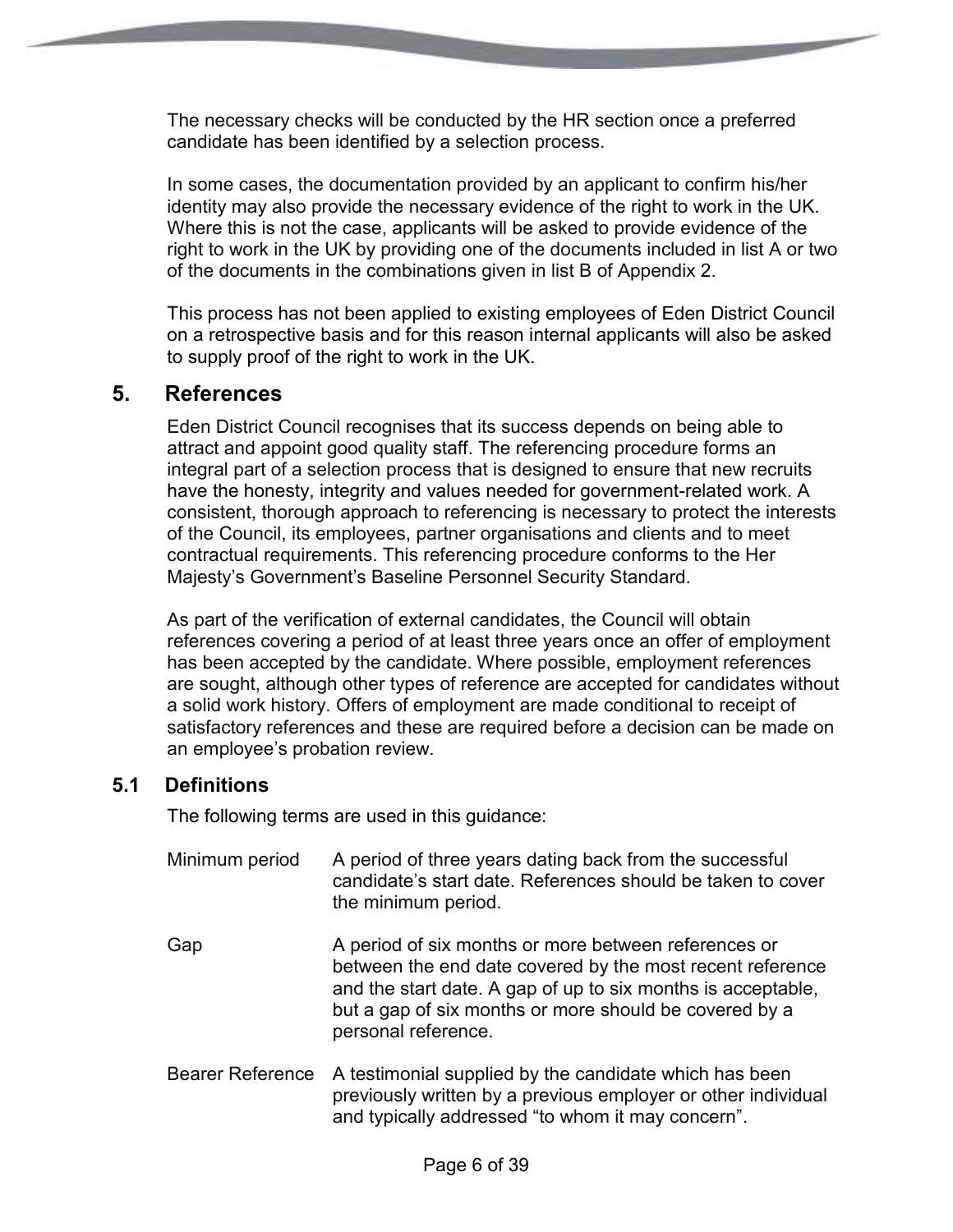## **5.2 Application Form Declaration**

All external candidates for vacancies will be required to complete and sign Eden District Council's Application Form. The Application Form contains an acknowledgement that misrepresentation or failure to disclose material facts will constitute grounds for dismissal or withdrawal of offer of employment. By signing the Application Form, candidates give their consent for references to be taken in line with the Council's referencing procedure. Candidates who apply by email or via the online recruitment system are informed that by submitting their Application they are agreeing to the above.

#### **5.3 Types of Reference**

The Council requires that references are obtained to cover a period of three years. This should include:

- All places of employment (including self-employment and part time work) during the three year period. References must provide details on dates of employment and the position held. It is also good practice to ask for details on the duties the person carried out and on skills and personal qualities;
- Any places of full time education during the three year period;
- Periods of time spent overseas which exceed three months. In these circumstances the following information should be requested:
	- Proof of residence for time spent abroad;
	- **Diverseas employer or academic reference;**
	- References from UK departments and agencies based overseas, for example the Foreign and Commonwealth Office (FCO) missions, British Council, non-government departments and agencies.
- Confirmation of dates should be cross-references with passports, work permits and by contacting embassies and consulates, where appropriate.

Where an applicant is unable to provide sufficient documentary evidence of their time spent abroad, the recruiting manager should consider what additional assurances may be gained by re-interviewing the applicant or through evidence of other relevant training and experience in the UK.

A personal reference should only be sought in the following circumstances:

- Where there are no places of education or employment during the past three years;
- Where an education or employment reference is unobtainable;
- To cover any gaps in employment/education of six months or more.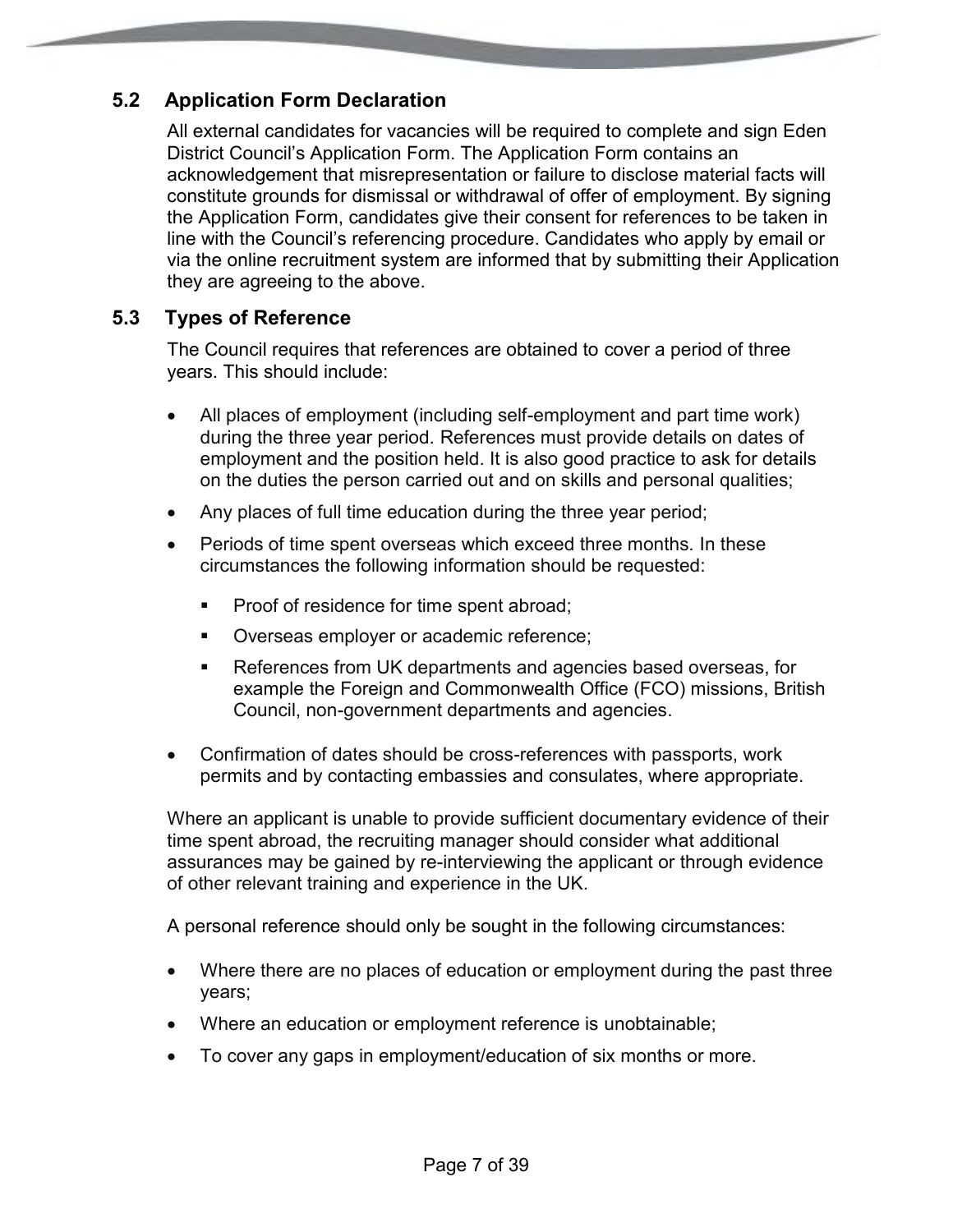References should be obtained in writing. References can be sent and received by email providing that they are from a work email address not a personal email address.

Bearer references are not acceptable. Should a candidate supply a bearer reference, a standard reference request letter should be sent to the referee to verify the information. The only exception is where a bearer reference is supplied where a company has gone into liquidation - in this case the original reference should be seen, copied, dated and signed as having seen the original. This should be supplemented with further evidence of the company's liquidation where possible (eg from Companies House) or other evidence of the candidate's employment such as a payslip, P45 or P60 issued by the employer.

Where a candidate has been in the Armed Forces, this employment should be verified by asking the candidate to supply the original HM Discharge Papers. A photocopy should be taken, dated and signed as having seen the original.

#### **5.4. Referees**

References should only be obtained from appropriate individuals within an organisation, including:

- a) For employment references candidate's line manager or head of department, HR department, director or company owner;
- b) For education references candidate's tutor, lecturer or teacher, head of faculty, head of year, student records department or school/department secretary;
- c) For self-employment references candidate's accountant, bank manager, business partner, company secretary, solicitor or client;
- d) For personal references personal referees should be taken from an individual of some standing within the candidate's local community who has known the candidate for a minimum of three years. This may include a Justice of the Peace, officer of the Armed Forces, teacher, lecturer, medical practitioner, bank manager, civil servant or lawyer. The personal referee should not be an immediate family member (parent, sibling or child) of the candidate.

Where the relationship between a proposed referee and the candidate is unclear from the information supplied on the Application Form, the HR department will seek clarification of this from the candidate before applying for the reference and seek an alternative contact if appropriate.

Where a candidate's former line manager no longer works for the organisation concerned and the candidate feels that they are the only person able to comment on their performance, this reference should always be supplemented by a standard reference from the HR department or other relevant existing employee, unless there are exceptional reasons why this is not possible (eg the organisation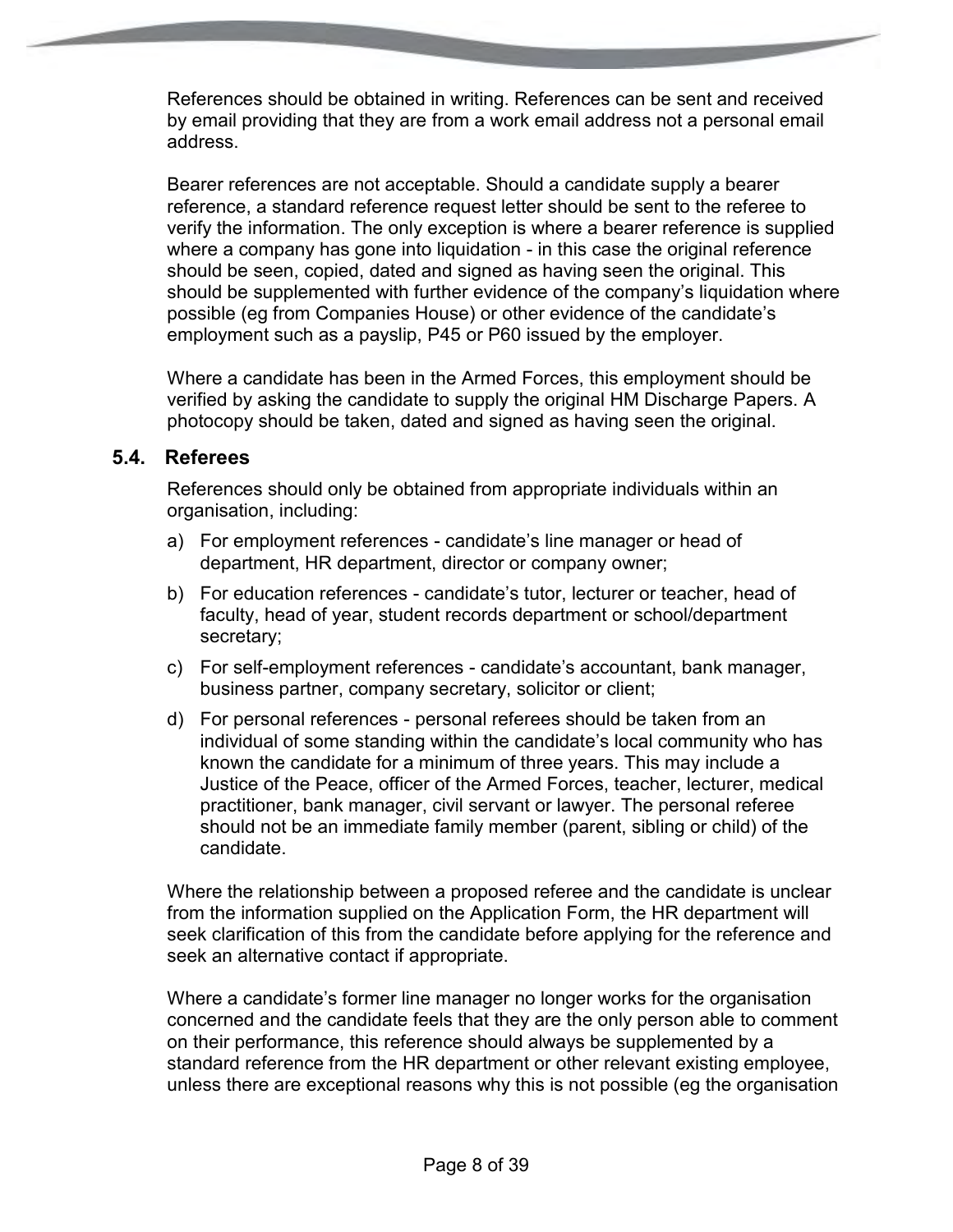is no longer trading). A file note should be made by the HR section of any such incidences and they should be brought to the attention of the recruiting manager.

#### **5.5 Unsatisfactory References**

An unsatisfactory reference is one that indicates dishonesty, alcohol or drug abuse, violence or unacceptable standards of work or behaviour.

If an unsatisfactory reference is received, the following procedure should be followed:

- a) The HR Manager and the recruiting manager should be informed immediately and provided with a copy of the reference;
- b) The referee should be informed in writing that the reference may be shown to the candidate;
- c) An investigation should be held into the circumstances surrounding the information provided in the reference to establish the facts. It is the aim that every person, including the candidate concerned and the referee, be interviewed by the investigating manager. Should the candidate concerned state that there were medical reasons or other extenuating circumstances affecting their performance, Eden District Council reserves the right to request that any information which would support such a claim be made available;
- d) Where appropriate, the candidate will be invited to a meeting to discuss the content of the references. This meeting may result in the termination of their employment or withdrawal of offer of employment. The candidate has the right to appeal the decision.

#### **5.6 Non Responses**

All referees are asked to respond within two weeks of the reference request. The HR Department will chase referees who have not responded within one month.

Where a reference is unobtainable due to a company having ceased trading, this should be verified by printing out confirmation from the Companies House website. If this is not available (eg where the organisation was not trading as a limited company) then other proof of employment should be requested from the candidate such as a P45, payslip or P60.

## **6. Disclosure Scotland Certificates**

In order to comply with the Baseline Personnel Security Standard, the Council requires all newly appointed employees to obtain a Basic Disclosure from Disclosure Scotland. A Disclosure is a document containing impartial and confidential criminal history information held by the police and government departments which can be used by employers to make safer recruitment decisions. The Basic Disclosure contains only convictions considered unspent under The Rehabilitation of Offenders Act 1974.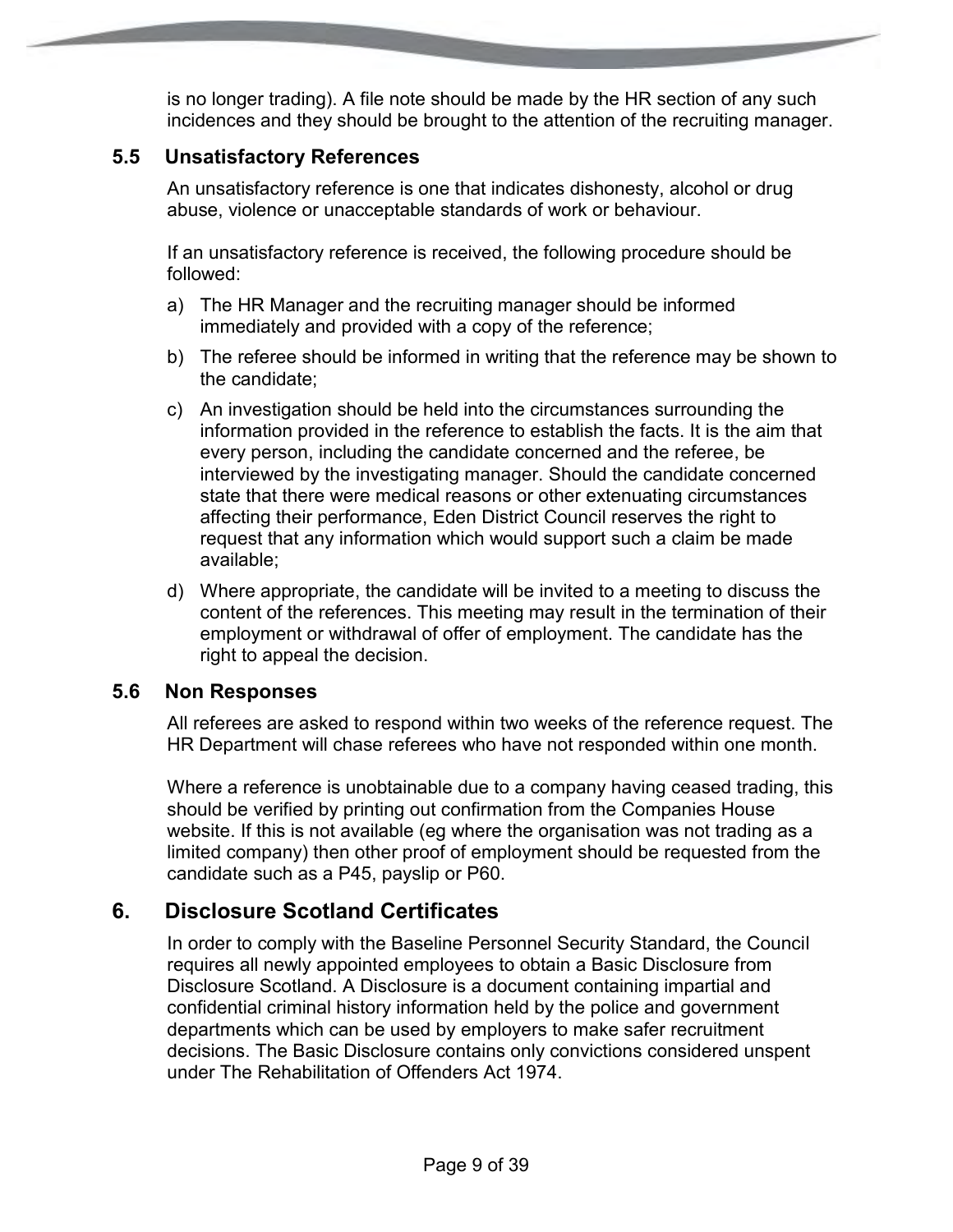The Disclosure Scotland certificate will be issued to the individual to whom it relates ie the new employee. The employee must provide the original certificate to the HR team within 30 days of receipt and within the first 3 months of their employment. The HR team will make a note of key information, and then share the information with the recruiting manager. Failure, on the part of the employee, to provide the DBS certificate to the HR team within the required timescales could impact on continued employment.

#### **6.1 Costs and Acceptance of Existing Certificates**

A fee is payable for each Disclosure Scotland certificate. This cost will be met by Eden District Council.

Due to the fact that the certificates provide information relating to a specific point in time, the Council will not accept existing Disclosure Scotland certificates that a new employee may have received in relation to previous employment.

#### **6.1.1 Cost of Ordering a Duplicate Certificate if the Original is Lost by the Employee**

The Disclosure Scotland certificate is sent directly to the employee, who is required to show it to the HR team within 30 days of receipt. If the employee is unable to produce the certificate eg they have lost it, it has been sent to an address that is no longer current, the employee will be required to pay for obtaining a new certificate.

## **7. Disclosure and Barring Service (DBS) Disclosures**

The Disclosure and Barring Service provides information to assist employers in making safe recruitment decisions. The Council will seek to obtain a DBS certificate for individuals wishing to work in certain positions of trust or where their post involves certain forms of contact with children and/or vulnerable adults. DBS certificates will be obtained **after** successful applicants have been selected, but before they take up appointment to a post with the Council. The successful applicant's consent **must** be obtained before this check is made.

The definitions of Regulated Activity can be found at Appendix 6. A flow chart of the DBS disclosure application process can be found at Appendix 7 of this procedure.

#### **7.1 Types of Disclosures**

The three levels of disclosure available are: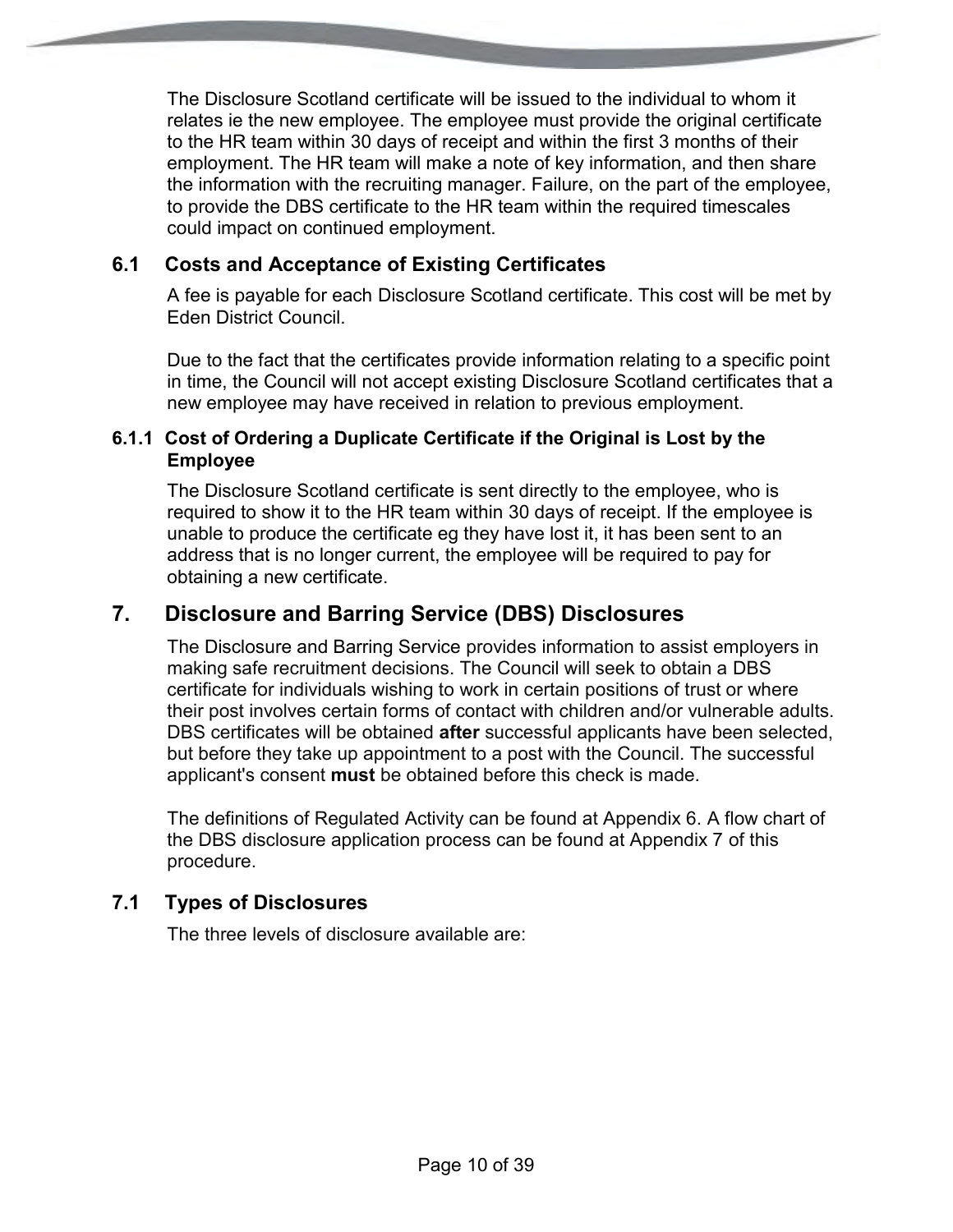#### **7.1.1 Standard Disclosures**

The standard check is available for duties and positions included in the Rehabilitation of Offenders Act (ROA) 1974 (Exceptions) Order 1975, for example, court officers, employment within a prison, solicitors and chartered accountants.

A standard level certificate contains details of all spent and unspent convictions, cautions, reprimands and final warnings from the Police National Computer (PNC) with the exception of certain old and minor cautions and convictions which are no longer be subject to disclosure.

#### **7.1.2 Enhanced Disclosures**

The enhanced check is available for specific duties and positions included in both the Rehabilitation of Offenders Act 1974 (Exceptions Order 1975) and the Police Act 1997 (Criminal Records) regulations, for example, regularly caring for, training, supervising or being solely in charge of children, specified activities with adults in receipt of health care or social care services and applicants for gaming and lottery licenses.

An enhanced level certificate contains the same PNC information as the standard level certificate but also includes a check of information held locally by police forces.

#### **7.1.3 Enhanced with a Barred List Check**

The enhanced check with barred list check(s) is only available for those individuals who are carrying out regulated activity and a small number of positions listed in Police Act 1997 (Criminal Records) Regulations, for example, prospective adoptive parents and taxi and Private Hire Vehicle (PHV) licenses.

An enhanced level certificate with barred list check(s) contains the same PNC information and check of information held locally by police forces as an enhanced level check but in addition will check against the children's and/or adult's barred lists.

#### **7.2 The DBS Update Service**

The DBS has introduced an update service which, if an individual has registered for the service, would allow the Council to carry out a free online check to find out if the information released on the DBS certificate is current and up-to-date.

An online check will result in one of the following four outcomes: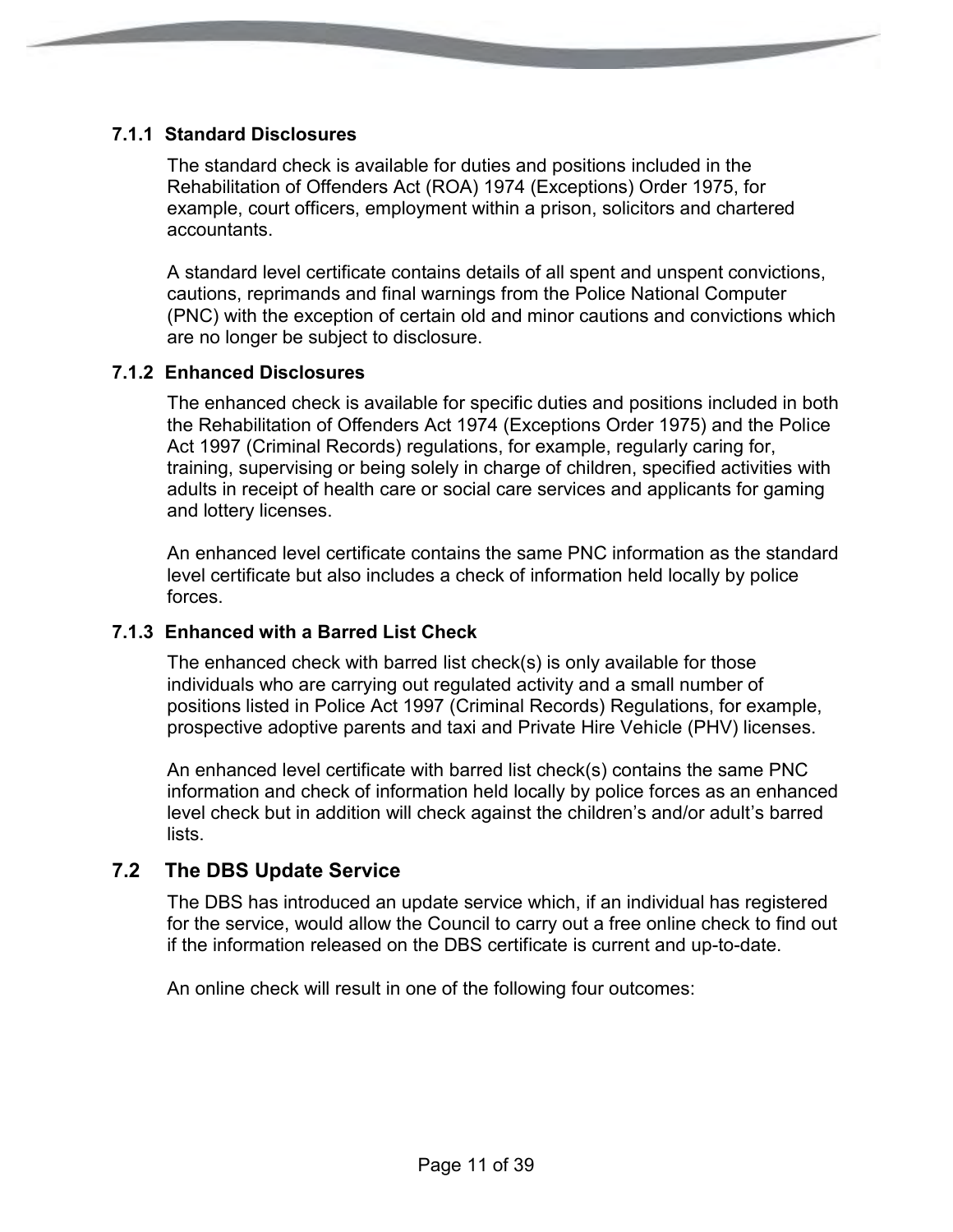| <b>Online Message</b>                                                                                                                                 | <b>What this Means</b>                                                                                                                                                                                                                                  | <b>What Action is</b><br><b>Required</b>                                                                                                                 |
|-------------------------------------------------------------------------------------------------------------------------------------------------------|---------------------------------------------------------------------------------------------------------------------------------------------------------------------------------------------------------------------------------------------------------|----------------------------------------------------------------------------------------------------------------------------------------------------------|
| This DBS certificate did not<br>reveal any information and<br>remains current as no<br>further information has<br>been identified since its<br>issue. | The DBS certificate when<br>issued was blank <i>i.e.</i> it did<br>not reveal any information<br>about the person; and no<br>new information has been<br>found since its issue and<br>can therefore be accepted<br>as being still current and<br>valid. | No further action<br>required.                                                                                                                           |
| This DBS certificate<br>remains current as no<br>further information has<br>been identified since its<br>issue.                                       | The DBS certificate<br>revealed information about<br>the person; and no new<br>information has been found<br>since its issue and can<br>therefore be accepted as<br>being still current and valid.                                                      | Use the information<br>provided on the<br>original DBS<br>certificate. If this<br>cannot be provided,<br>a new DBS certificate<br>should be applied for. |
| This DBS certificate is no<br>longer current. Please<br>apply for a new DBS check<br>to get the most up-to-date<br>information.                       | New information has come<br>to light since the DBS<br>certificate was issued and<br>you will need to apply for a<br>new DBS check to see this<br>new information.                                                                                       | A new DBS<br>certificate should be<br>applied for.                                                                                                       |
| The details entered do not<br>match those held on our<br>system.                                                                                      | Either:<br>the individual has not<br>$\bullet$<br>subscribed to the update<br>service; or<br>the DBS certificate has<br>$\bullet$                                                                                                                       | The details should be<br>checked for accuracy<br>and re-entered if<br>appropriate. If the<br>details fail to be                                          |
|                                                                                                                                                       | been removed from the<br>update service; or<br>the correct information<br>has not been entered.                                                                                                                                                         | located on the<br>update system, a<br>new DBS certificate<br>should be applied for.                                                                      |

## **7.3 Posts Requiring a DBS Certificate**

The Council has determined the posts which require a DBS certificate and the level of certificate required, taking account of national guidance published by the Disclosure and Barring Service. This information is contained at Appendix 3. The list of eligible posts will be reviewed periodically and the eligibility of individual posts may be reviewed where there is a material change to the duties contained therein.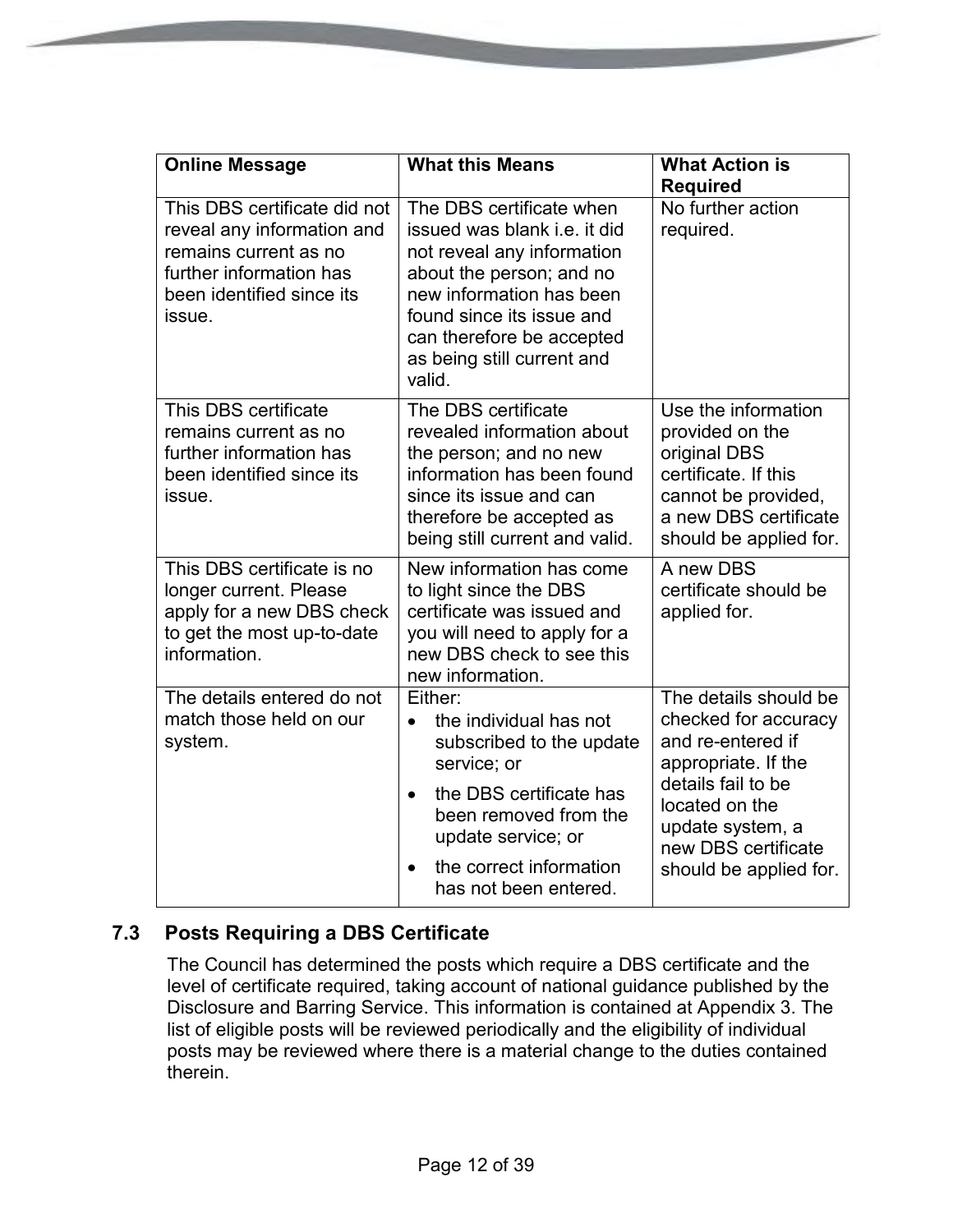Where a post is deemed to require a DBS certificate, it will not require a Basic Disclosure from Disclosure Scotland.

Eden District Council will only seek a DBS certificate for a current employee should they be offered a new post which requires a DBS check. The new appointment would obviously also be made on the conditional basis ie subject to satisfactory clearance by DBS.

#### **7.4 Costs and Acceptance of Existing DBS Certificates**

A fee is payable for each DBS certificate. This cost will be met by Eden District Council for posts that have been identified as requiring a disclosure.

The DBS update service incurs an additional, annual fee, and this cost will be met by Eden District Council for any posts which have been identified as requiring a periodic check eg Sports Coaches, Alston Local Links staff.

Due to the fact that DBS certificates provide information relating to a specific point in time, for posts which require a DBS check on entry to the profession, the Council will not accept an existing certificate that a new employee may have received in relation to previous employment.

For posts which require a periodic DBS check, the Council will accept an existing DBS certificate that has been issued to an individual through a previous or concurrent employment, providing the following conditions are met:

- The existing DBS certificate covers the workforce that the individual will be employed in for the Council, ie children, adults or other, and
- The identity details on the certificate match those of the individual, and
- The individual has also signed up for the DBS update service, and
- The individual provides their consent for the Council to conduct an online check of their current DBS status, and
- The Council is able to complete an online update check of the DBS certificate.

If the above conditions are not met, the existing DBS certificate cannot be accepted and a new DBS certificate will need to be applied for.

#### **7.4.1 Cost for Ordering a Duplicate Certificate if the Original is Lost by the Employee**

The DBS certificate is sent directly to the employee, who is required to show it to the HR team within 30 days of receipt. If the employee is unable to produce the certificate eg they have lost it, it has been sent to an address that is no longer current, the employee will be required to pay for obtaining a new certificate.

#### **7.5 DBS Application Process**

Where a post has been deemed to require a DBS certificate, as part of the application process applicants will be asked to provide details of all convictions,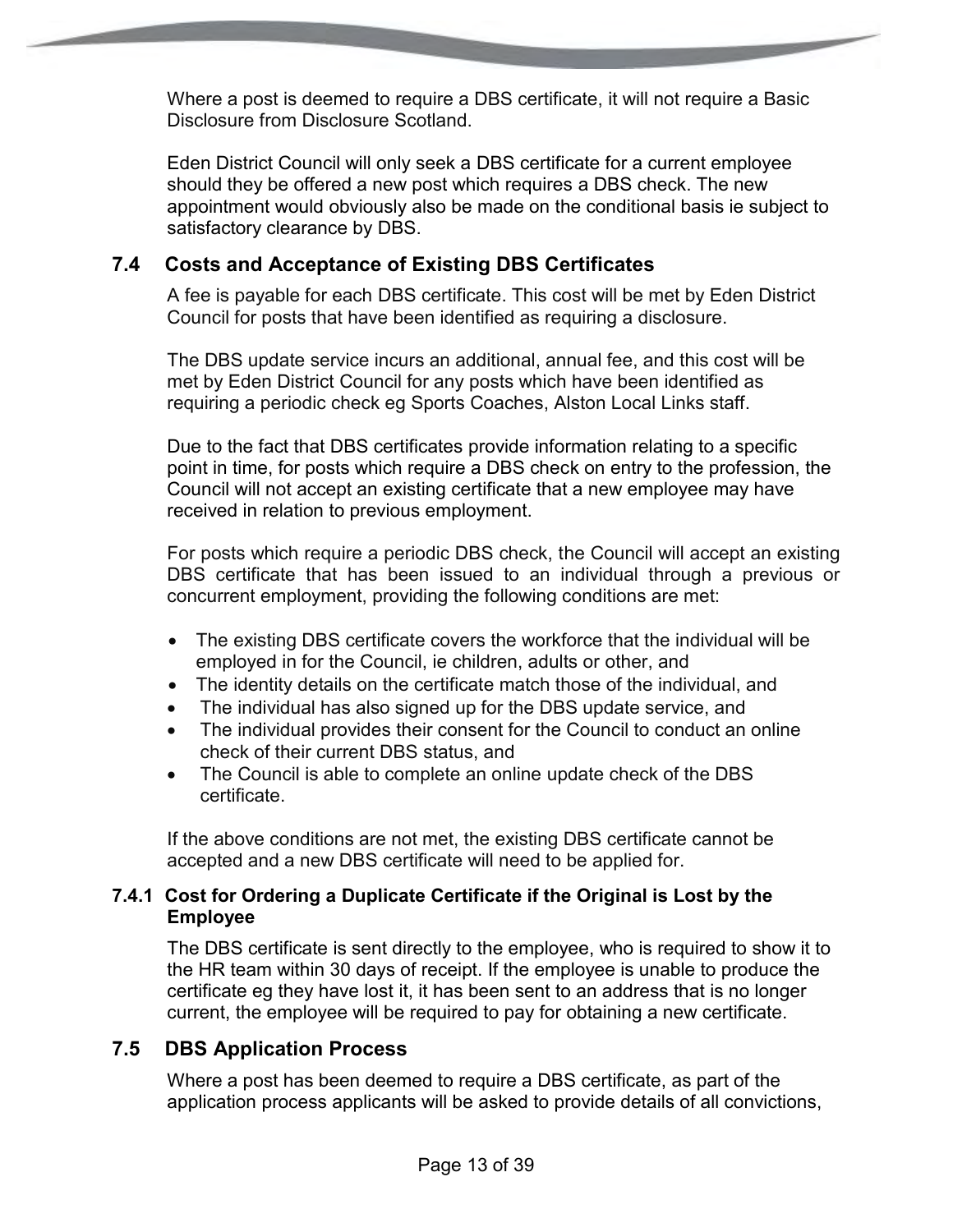both spent and unspent, using the form at Appendix 4. A member of the HR team will discuss any declared convictions with the applicant in order to assess whether they would have any bearing on the applicant's suitability for that particular post. Where it is thought that a particular conviction is not conducive to working in the post being applied for, the applicant will be advised of this fact in an effort to manage their expectations. The applicant may wish to withdraw their application at this stage but cannot be forced to do so.

A DBS certificate will only be sought for a preferred candidate following the Council's selection process.

The DBS certificate will be issued to the individual to whom it relates ie the new employee. The employee must provide the original certificate to the HR team within 30 days of receipt and within the first 3 months of their employment. The HR team will make a note of key information, and then share the information with the recruiting manager. Failure, on the part of the employee, to provide the DBS certificate to the HR team within the required timescales could impact on continued employment.

DBS certificates are intended to assist with the decision making process for the suitability of a person for a post and should not be the sole basis of a recruitment decision. A member of the Human Resources Section will provide the recruiting manager with advice that will enable a fair and reasonable decision to be made. Written reasons of any decision will be made available to the applicant if requested. If any offer of employment had to be withdrawn, the applicant would have the right of appeal against this decision by writing to the appropriate Director within seven days of being issued with the decision.

If a DBS certificate reveals information about a criminal record, this will be discussed with the individual concerned and action taken in accordance with the procedure set out in Appendix 6.

#### **7.6 Periodic Checks**

Due to the fact that a DBS certificate is based on the information available to the DBS at the time an application is made, the information can become outdated.

Some posts within the Council have been identified as needing periodic checks of an individual's DBS status (see Appendix 3). Wherever possible, in such cases, the DBS update service will be used for this purpose. If it is not possible to use the DBS update service, a new DBS application will need to be made.

If, through using the update service or making a re-application, a DBS certificate reveals information which brings into question the continued employment of an individual, the matter will be dealt with through the Council's disciplinary policy.

#### **7.7 Statement on the Recruitment of Ex-Offenders**

As required by the DBS's Code of Practice the Council has a specific statement on the recruitment of ex-offenders which is included as Appendix 5 to this policy.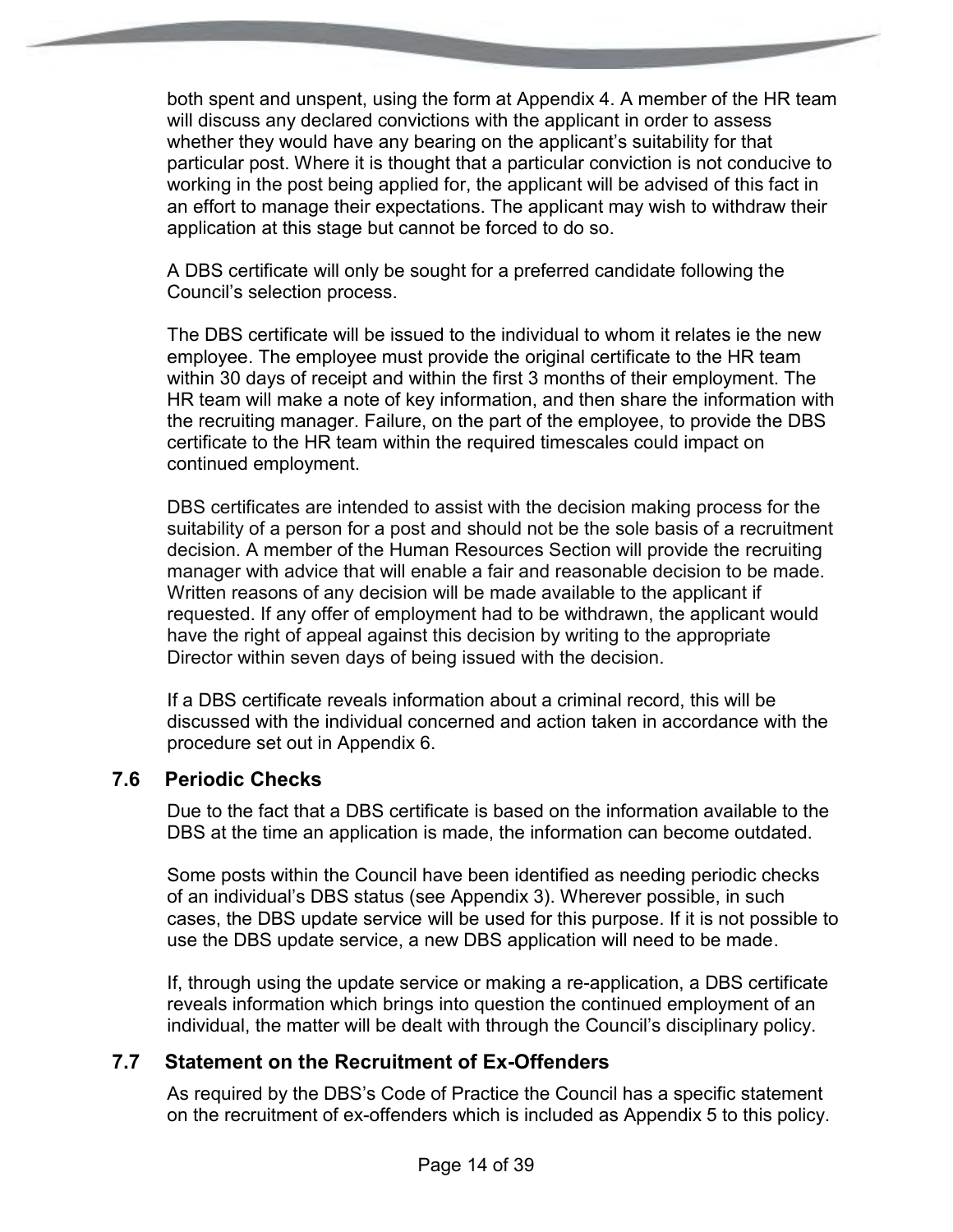#### **7.8 Referral to the Disclosure and Barring Service**

The Safeguarding Vulnerable Groups 2006 Act sets a legal duty for the Council to refer information to the DBS if it dismisses or removes a member of staff from working with children and/or adults (in what is legally defined as Regulated Activity) because they meet the referral criteria. The Council has a duty to refer information to the DBS as both a Regulated Activity Provider and as a Local Authority. Please see the DBS Referrals Procedure for more information.

## **8. Pre-employment Medical Assessment**

The purpose of obtaining a medical assessment is for the Council's occupational health (OH) provider to assess the successful applicant's medical history and assess what, if any, reasonable adjustments should be considered to assist the post holder in achieving the requirements of the post.

Applicants who are offered employment will be sent an occupational health questionnaire and asked to return it directly to the Council's OH provider in an envelope bearing their unique candidate reference number.

The Human Resources section will receive a statement from the occupational health provider indicating their professional opinion of the candidate's suitability for undertaking the duties of the post. For reasons of confidentiality, the occupational health provider will not disclose details of any medical condition that an applicant may have; they will only provide advice on how such a condition will impact on the applicant's ability to perform the duties of the post and any adjustments that may assist in this matter.

Where the applicant has a disability that could impact on their ability to undertake the role, advice relating to reasonable adjustments will be sought from the Council's occupational health provider. A discussion will then take place between the Human Resources section and the Recruiting Manager with the aim of making any reasonable adjustments required. The Council has a legal obligation to make reasonable adjustments, and more details on this matter can be found in the Council's **Disability in the Workplace** document*.*

Where the adjustments required to allow the candidate to take up the post are deemed to be unreasonable it may be the case that the post cannot be offered to the candidate. In these circumstances it would be appropriate for the post to be offered to the second most suitable candidate.

## **9. Refusal to Undergo an Element of the Employment Screening Process**

It is vital that the Council applies the requirements of its employment screening process in a consistent way to all eligible applicants.

Failure, on the part of an individual, to take part in all elements of the employment screening process, where there are no alternatives, could lead to a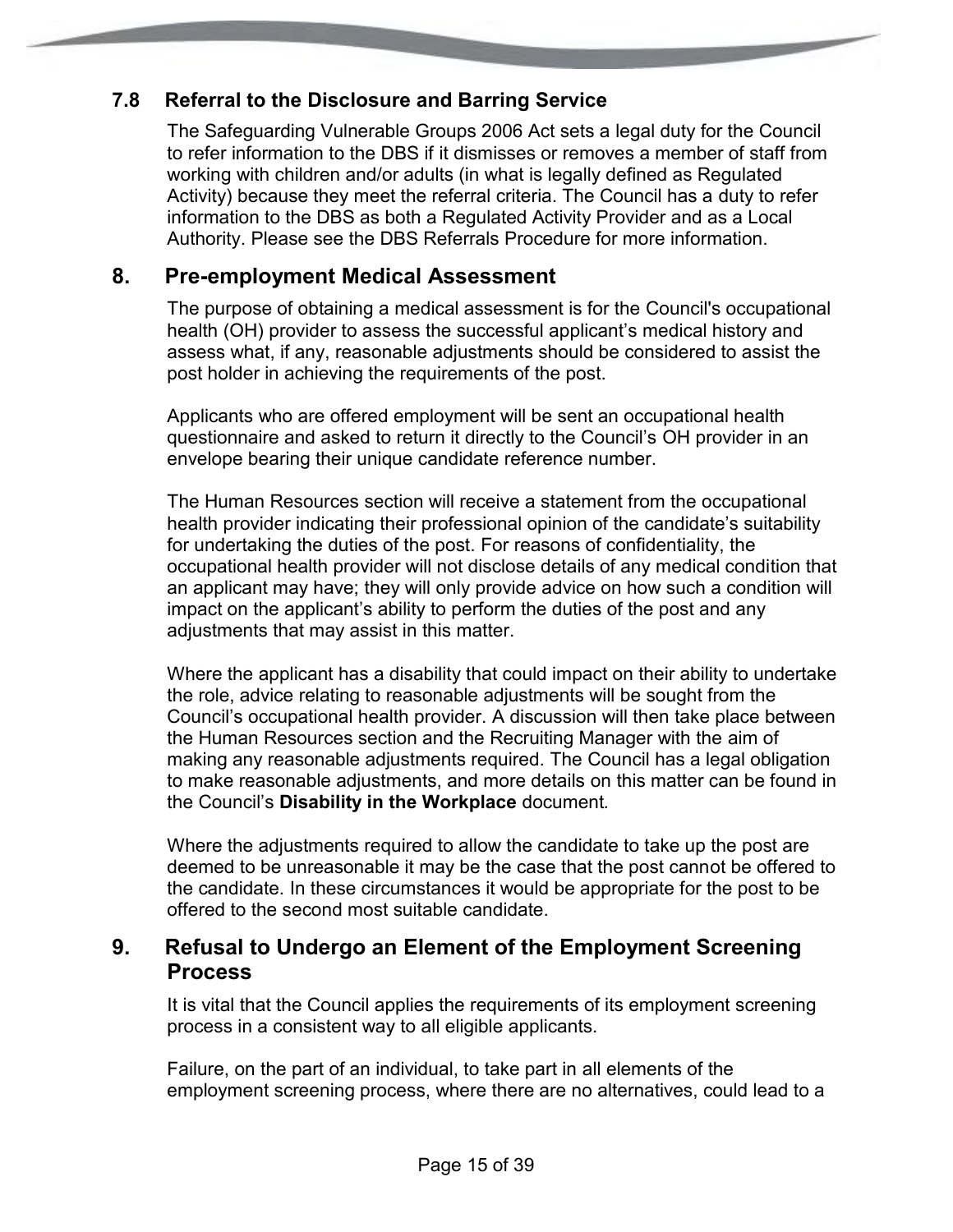refusal of employment. In such cases, individuals should be made aware that it will not be possible to employ them should they refuse.

## **10. Commencing Employment**

In general, individuals must not start work until the BPSS has been satisfied. Employment **must** not commence until identity and the right to work in the UK has been established as a minimum.

In exceptional circumstances only (eg where delays would have a detrimental effect on the organisation's business), conditional appointments may be made where they have been risk assessed and the outcome recorded. In all cases, line managers are responsible for ensuring that close supervision of the new employee is observed at all times and that the BPSS is completed as soon as possible thereafter and certainly within three months of the employment commencing.

In no circumstances will employment be confirmed or the screening process be considered to be complete until all required references and other relevant screening checks have been received. All offers of employment are made subject to this condition.

Although completion of the BPSS is considered to be the minimum preemployment screening at EDC there may be occasions when it is not possible to carry out all of its checks. However such instances must be appropriately riskmanaged and the reasons for not applying the BPSS in full recorded on file and signed off by the appropriate Chief Officer.

## **11. Documentation, Usage, Storage and Retention of Employment Screening Documents**

#### **11.1 Documentation and Storage of Evidence**

#### **11.1.1 Confirming Identity**

Original documents are seen and copied by a member of the HR team. A process is undertaken to ensure the documents comply with the requirements detailed in Appendix 1. The document copies are stored on the employee's personal file, along with an overview record, which details the documents that have been seen (see Appendix 8).

#### **11.1.2 Verification of Qualifications**

The Chair of each interview panel is responsible for viewing and copying original qualification certificates which have been brought to interview by a candidate. A check is undertaken by the HR team to ensure the individual has the level of qualifications required by the person specification for the post, and copies of the qualification certificates are stored on the employee's personal file.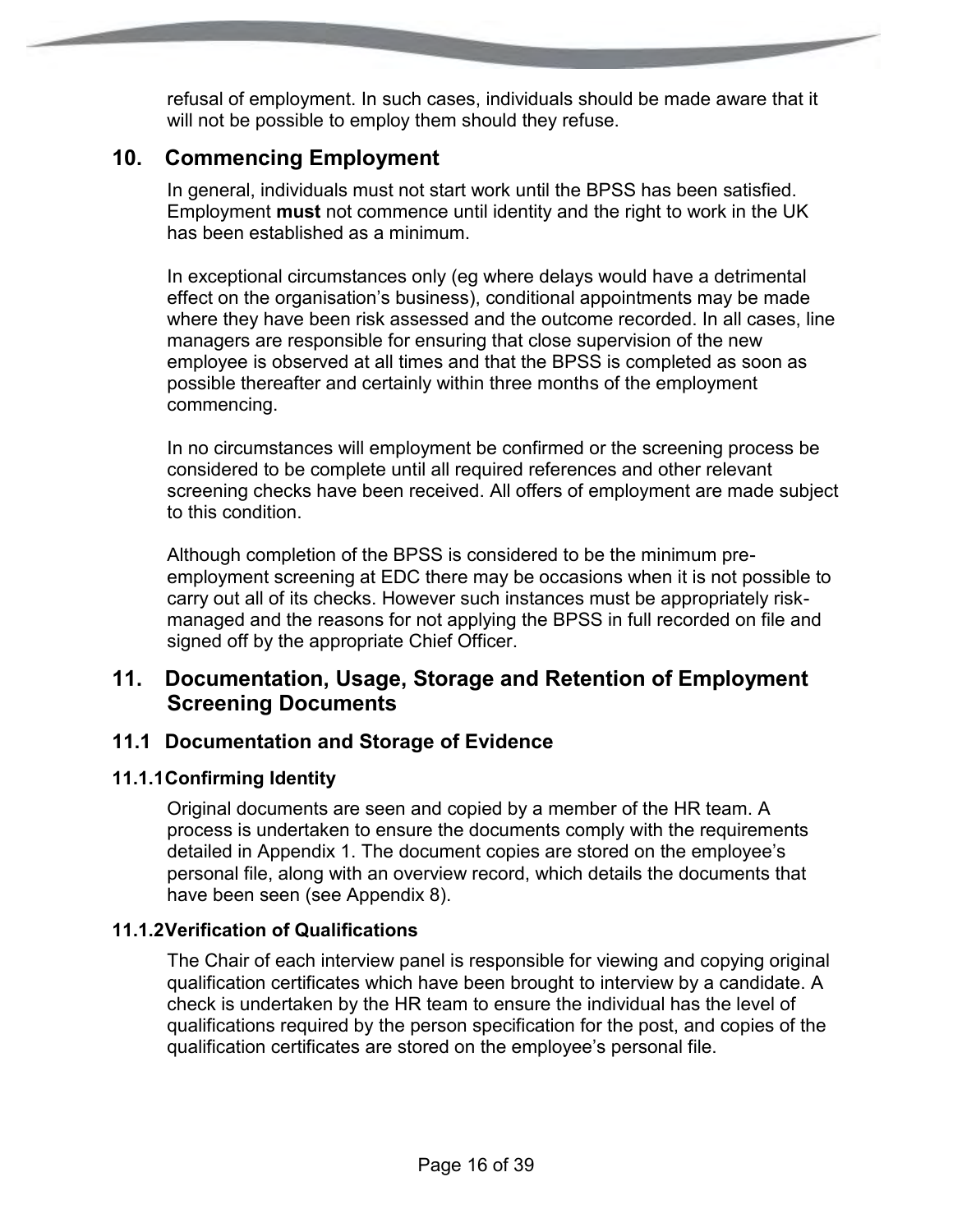#### **11.1.3 Right to Work in the UK**

Original documents are seen and copied by a member of the HR team. A process is undertaken to ensure the documents comply with the requirements detailed in Appendix 2. The document copies are stored on the employee's personal file.

#### **11.1.4 References**

References are requested for individuals who are offered employment with Eden District Council. This is done in writing by the HR team, using one of the following templates:

- Employment this is sent to a previous employer of the individual (see Appendix 9)
- Personal this is sent to obtain a personal or character reference (see Appendix 10)
- Working with Children this is sent for posts which involve working with children (see Appendix 11)

References are held on an employee's personal file.

#### **11.1.5 Disclosure Scotland Certificates**

The disclosure certificate is sent directly to the employee, and they are asked to show it to a member of the HR team, who records the serial number of the certificate and the date on which it was issued. This information is held in the employee's personal file and on the Staff Details spreadsheet, to which only the HR team has access.

#### **11.1.6 DBS Certificates**

The disclosure certificate is sent directly to the employee, and they are asked to show it to a member of the HR team, who records the serial number of the certificate and the date on which it was issued. This information is held in the employee's personal file and on the Staff Details spreadsheet, to which only the HR team has access.

#### **11.2 Usage**

Employment screening information will be used solely for the specific purpose for which it was requested and for which the candidate's full consent has been given.

In accordance with section 124 of the Police Act 1997, Disclosure information is only passed to those who are authorised to receive it in the course of their duties. Authorised individuals would be a member of staff from the Human Resources Section, the recruiting manager and the individual concerned. A record of all those to whom Disclosures or Disclosure information has been revealed, will be maintained and the Council acknowledges that it is a criminal offence to pass this information to anyone who is not entitled to receive it.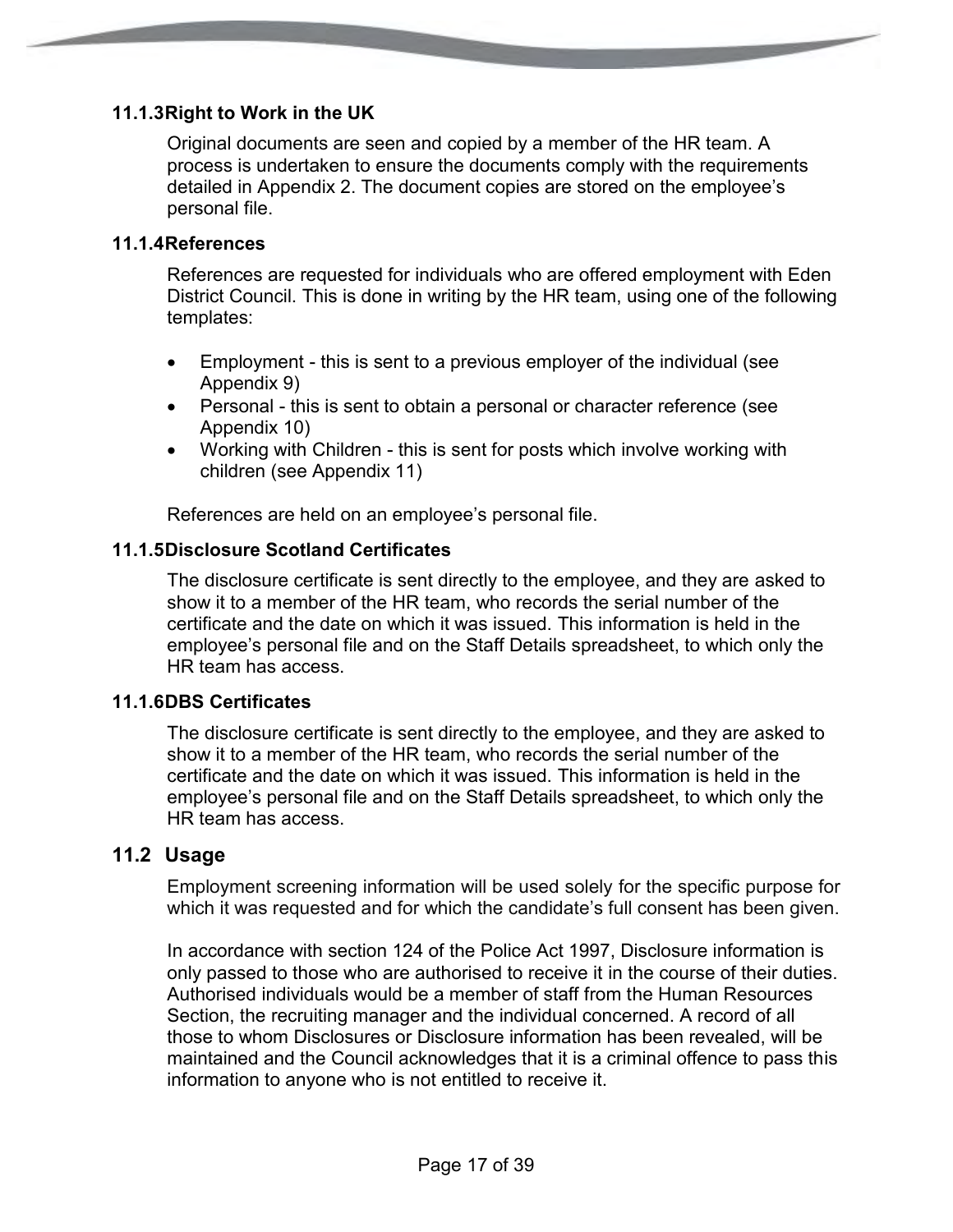## **11.3 Access**

Access to employment screening documents will be strictly controlled by the Human Resources Manager and limited to authorised individuals who are entitled to see such information in the course of their duties.

## **11.4 Disposal**

Once an employment screening document is no longer required, it will be destroyed either by shredding or the use of a confidential waste service.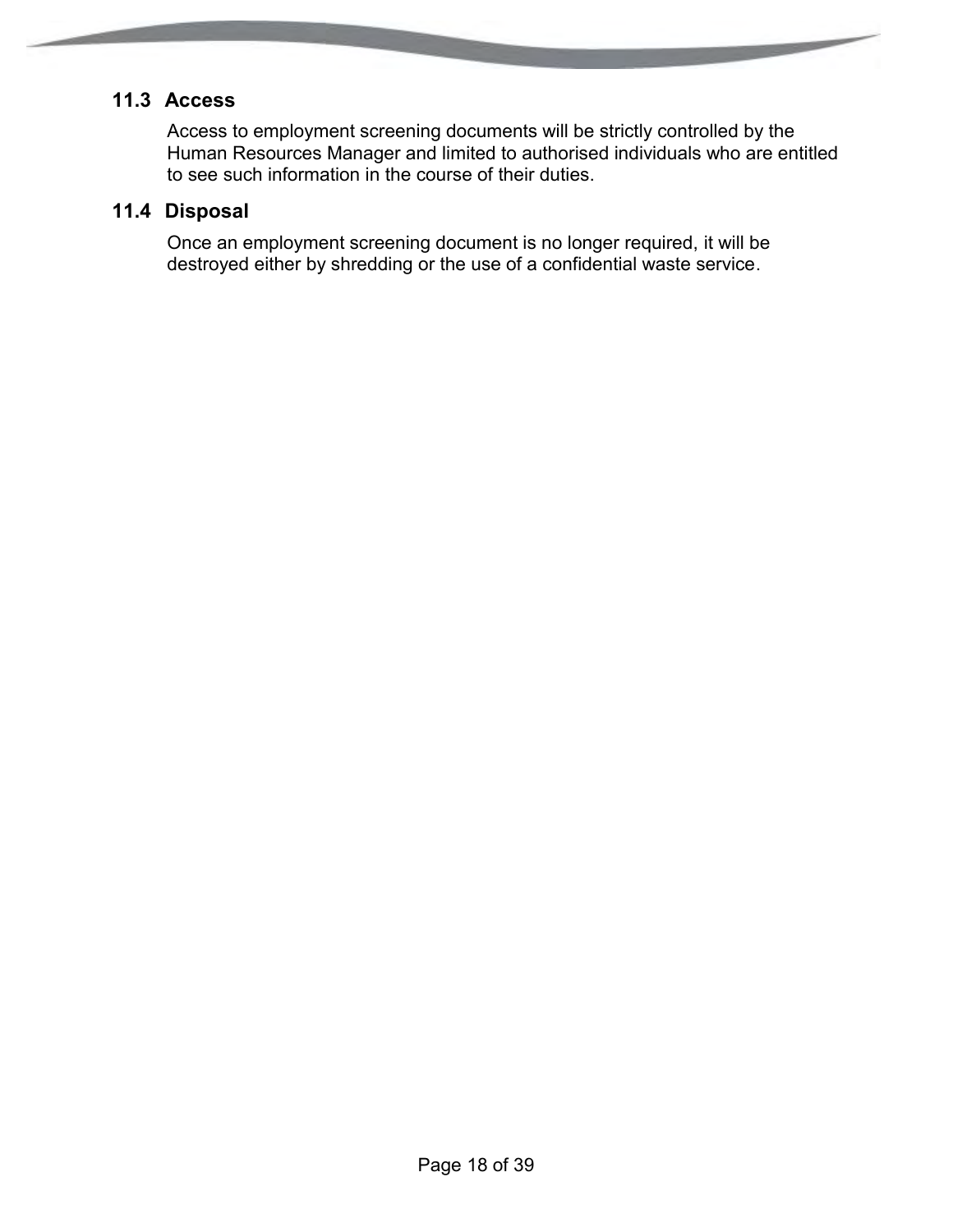#### **Confirming Identity - List of Valid Identity Documents**

#### **Group 1**

- Passport
- UK or EU National Identity Card
- Identity Card for Foreign Nationals (ICFN)
- Driving Licence (UK) (Full or provisional) England/Wales/Scotland/Northern Ireland/Isle of Man/Jersey; either photocard or paper (a photo card is only valid if the individual presents it with the counterpart licence; except Jersey)
- Birth Certificate (UK) issued within twelve months of date of birth full or short form acceptable including those issued by UK authorities overseas, such as Embassies, High Commissions and HM Forces
- HM Forces ID Card (UK)
- Firearms Licence (UK)
- Adoption Certificate (UK)

#### **Group 2**

- Marriage/Civil Partnership Certificate
- Financial Statement \*\* eg pension, endowment, ISA
- Birth Certificate
- Vehicle Registration Document (Document V5 old style and V5C new style only)
- P45/P60 Statement \*\*(UK)
- Mail Order Catalogue Statement\*
- Bank/Building Society Statement\*
- Court Claim Form<sup>\*\*</sup> (UK)
- Documentation issued by Court Services\*
- Utility Bill\* electricity, gas, water, telephone including mobile phone contract/bill Exam Certificate eg GCSE, NVQ, O Levels, Degree
- TV Licence\*\*
- Addressed Payslip \*
- Credit Card Statement \*
- National Insurance Card (UK)
- Store Card Statement \*
- NHS Card (UK)
- Mortgage Statement \*\*
- Benefit Statement\* eg Child Allowance, Pension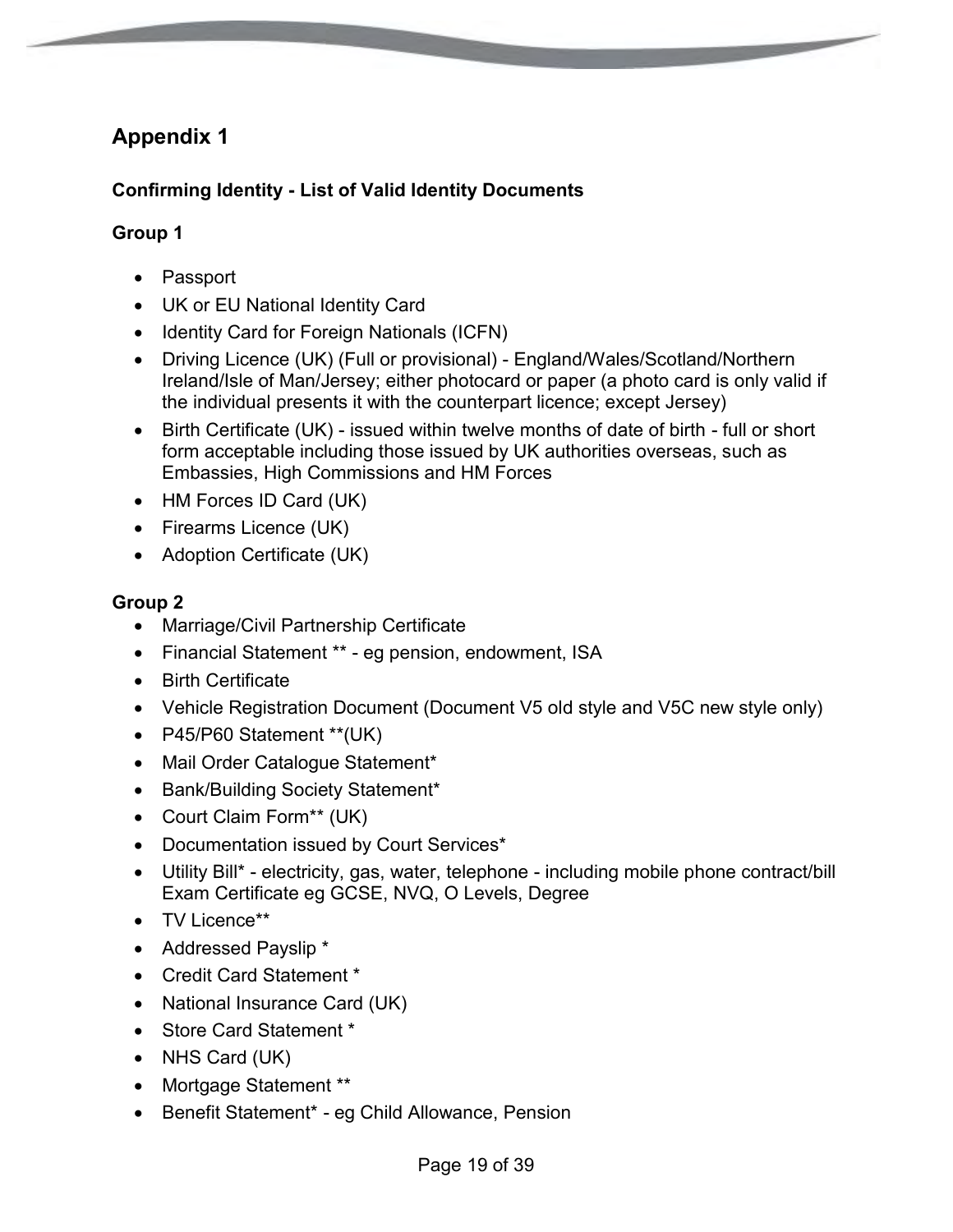- Insurance Certificate \*\*
- Certificate of British Nationality (UK)
- Council Tax Statement (UK) \*\*
- Work Permit/Visa (UK) \*\*
- A document from Central/ Local Government/ Government Agency/ Local Authority giving entitlement (UK)\*: eg from the Department for Work and Pensions, the Employment Service, Customs & Revenue, Job Centre, Job Centre Plus, Social Security
- One of the following documents from the United Kingdom Borders Agency (UKBA) (formerly the Immigration and Nationality Directorate - IND) (UK):
- **\*** documentation should be less than three months old
- **\*\*** issued within the last twelve months

At least one document must confirm the applicant's current address and at least one document must confirm the applicant's date of birth.

This list is subject to change and was last updated on 21 April 2010.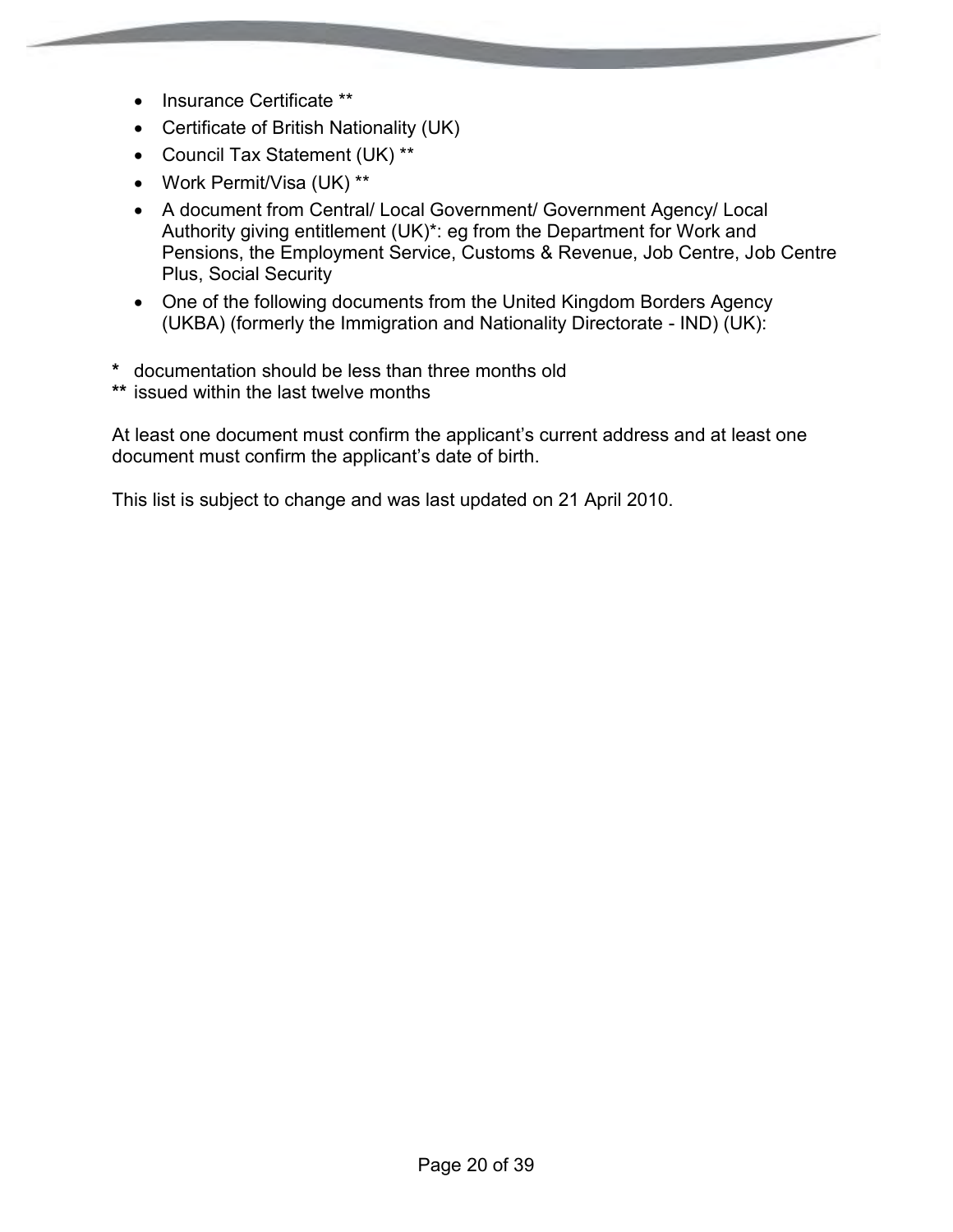#### **Proof of the Right to Work in the UK**

Source: Prevention of Illegal Working - Summary Guidance for Employers.

https://www.gov.uk/government/uploads/system/uploads/attachment\_data/file/286642/summaryguidance.pdf

**LIST A** - Documents demonstrating an individual has the right to work in the UK with no restrictions:

#### **Documents listed as items 1 to 6 can be presented on their own as indefinite evidence of eligibility to work in the UK.**

- 1. A passport showing that the holder, or a person named in the passport as the child of the holder, is a British citizen or a citizen of the UK and Colonies having the right of abode in the UK.
- 2. A passport or national identity card showing that the holder, or a person named in the passport as the child of the holder, is a national of the European Economic Area or Switzerland.
- 3. A residence permit, registration certificate or document certifying or indicating permanent residence issued by the Home Office or the Border and Immigration Agency to a national of a European Economic Area country or Switzerland.
- 4. A permanent residence card issued by the Home Office or the Border and Immigration Agency to the family member of a national of a European Economic Area country or Switzerland.
- 5. A Biometric Immigration Document issued by the Border and Immigration Agency to the holder which indicates that the person named in it is allowed to stay indefinitely in the UK, or has no time limit on their stay in the UK.
- 6. A passport or other travel document endorsed to show that the holder is exempt from immigration control, is allowed to stay indefinitely in the UK, has the right of abode in the UK, or has no time limit on their stay in the UK.

#### **The following documents, if presented, must be accompanied by an official document giving the person's permanent National Insurance Number and their name issued by a Government agency or a previous employer.**

7. An Immigration Status Document issued by the Home Office or the Border and Immigration Agency to the holder with an endorsement indicating that the person named in it is allowed to stay indefinitely in the UK or has no time limit on their stay in the UK.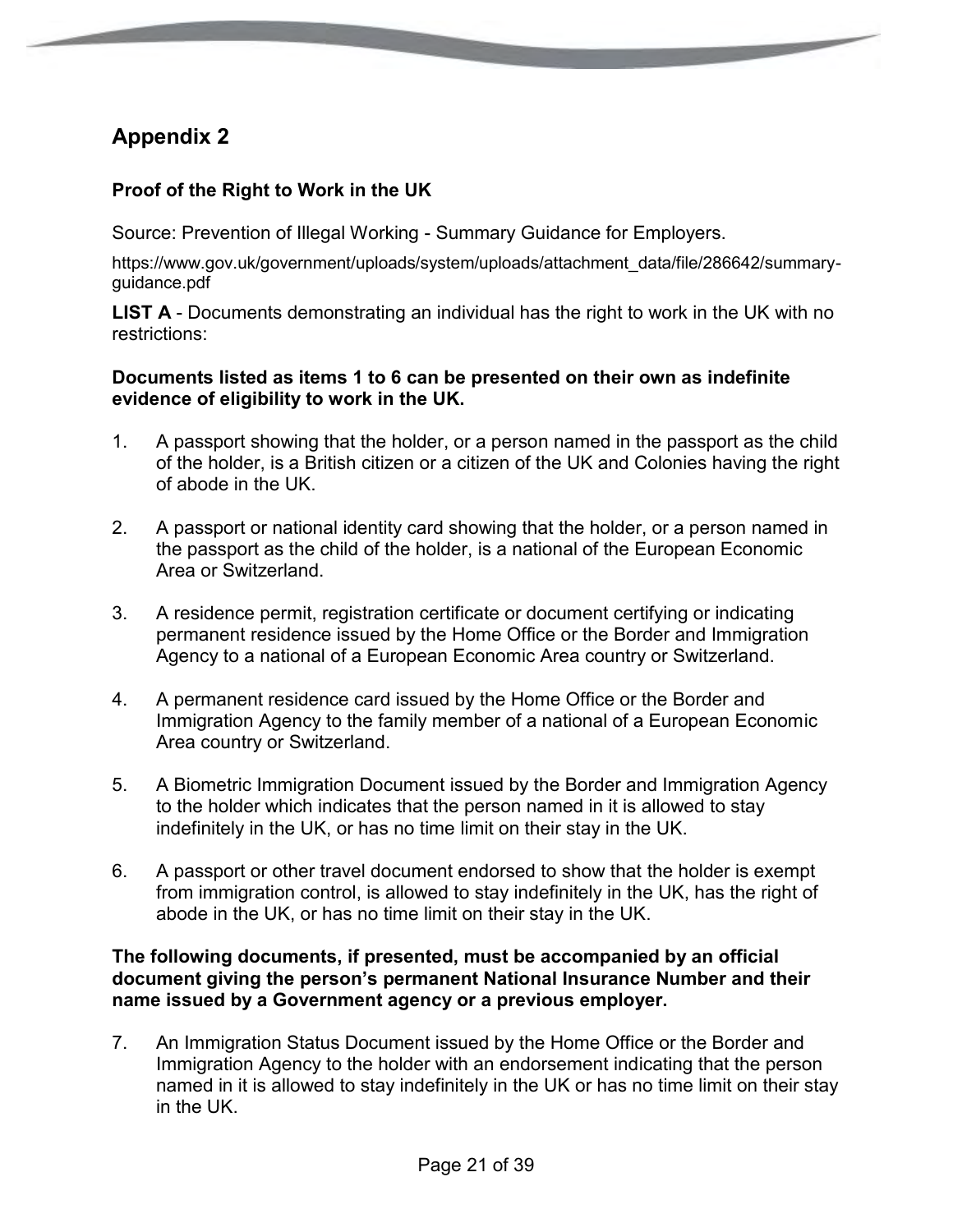- 8. A full birth certificate issued in the UK which includes the name(s) of at least one of the holder's parents.
- 9. A full adoption certificate issued in the UK which includes the name(s) of at least one of the holder's adoptive.
- 10. A birth certificate issued in the Channel Islands, the Isle of Man or Ireland.
- 11. An adoption certificate issued in the Channel Islands, the Isle of Man or Ireland.
- 12. A certificate of registration or naturalisation as a British citizen.
- 13. A letter issued by the Home Office or the Border and Immigration Agency to the holder which indicates that the person named in it is allowed to stay indefinitely in the UK.

**LIST B -** Documents which indicate eligibility to work in the UK with limitations. **These documents must be checked again a least every twelve months whilst employed by Eden District Council.**

#### **Documents listed as items 1, 2 and 3 can be presented on their own as evidence of limited eligibility to work in the UK.**

- 1. A passport or travel document endorsed to show that the holder is allowed to stay in the UK and is allowed to do the type of work in question, provided that it does not require the issue of a work permit.
- 2. A Biometric Immigration Document issued by the Border and Immigration Agency to the holder which indicates that the person named in it can stay in the UK and is allowed to do the work in question.
- 3. A residence card or document issued by the Home Office or the Border and Immigration Agency to a family member of a national of a European Economic Area country or Switzerland.

#### **The following documents, if presented, must be accompanied by the official documentation stipulated.**

4. A work permit or other approval to take employment issued by the Home Office or the Border and Immigration Agency **when produced in combination with** either a passport or another travel document endorsed to show the holder is allowed to stay in the UK and is allowed to do the work in question, or a letter issued by the Home Office or the Border and Immigration Agency to the holder or the employer or prospective employer confirming the same.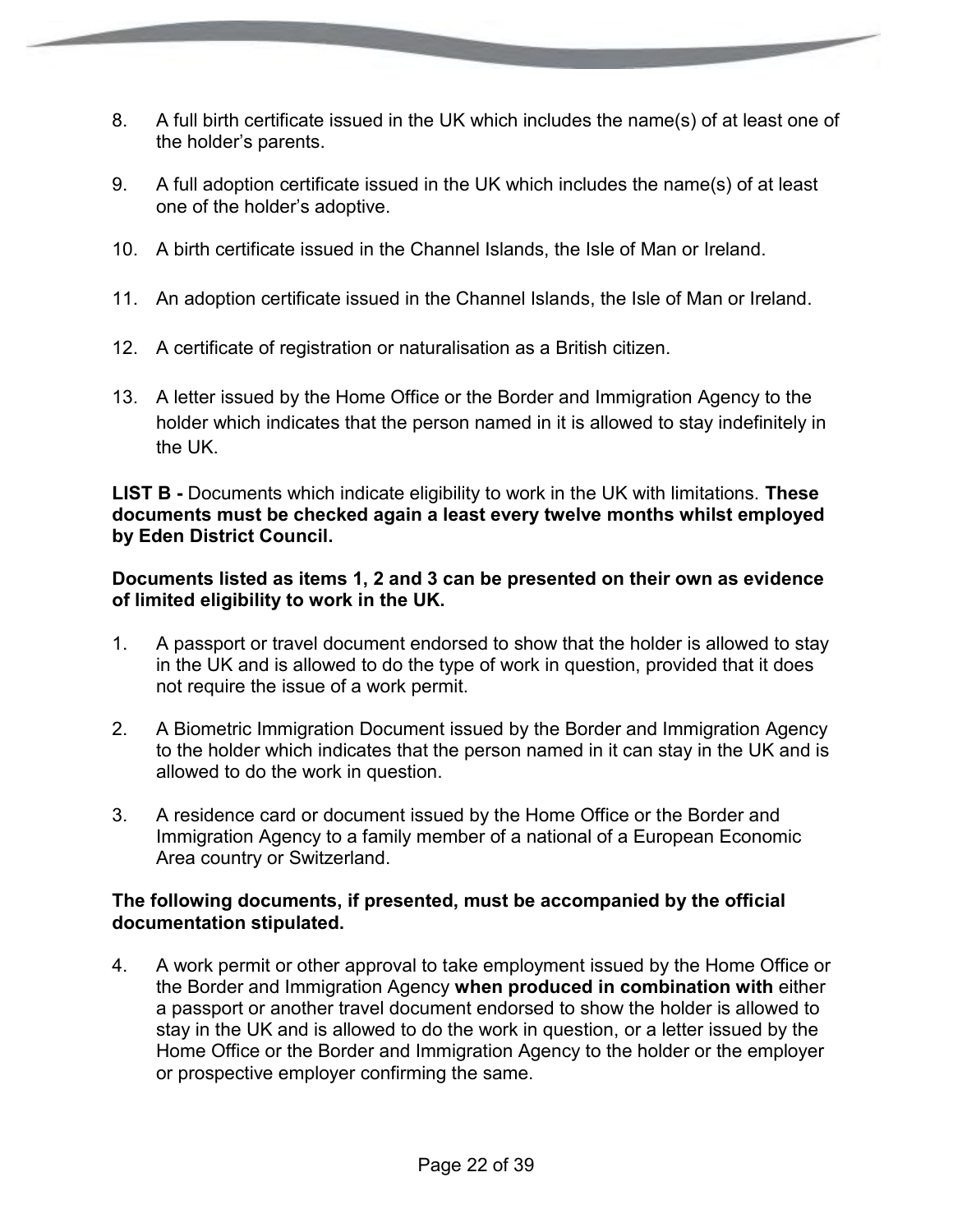- 5. A certificate of application issued by the Home Office or the Border and Immigration Agency to or for a family member of a national of a European Economic Area country or Switzerland stating that the holder is permitted to take employment which is less than six months old **when produced in combination with** evidence of verification by the Border and Immigration Agency Employer Checking Service (see guidance notes for details of this service).
- 6. An Application Registration Card issued by the Home Office or the Border and Immigration Agency stating that the holder is permitted to take employment, **when produced in combination with** evidence of verification by the Border and Immigration Agency Employer Checking Service.
- 7. An Immigration Status Document issued by the Home Office or the Border and Immigration Agency to the holder with an endorsement indicating that the person named in it can stay in the UK, and is allowed to do the type of work in question, **when produced in combination with** an official document giving the person's permanent National Insurance Number and their name issued by a Government agency or a previous employer.
- 8. A letter issued by the Home Office or the Border and Immigration Agency to the holder or the employer or prospective employer, which indicates that the person named in it can stay in the UK and is allowed to do the work in question **when produced in combination with** an official document giving the person's permanent National Insurance Number and their name issued by a Government agency or a previous employer.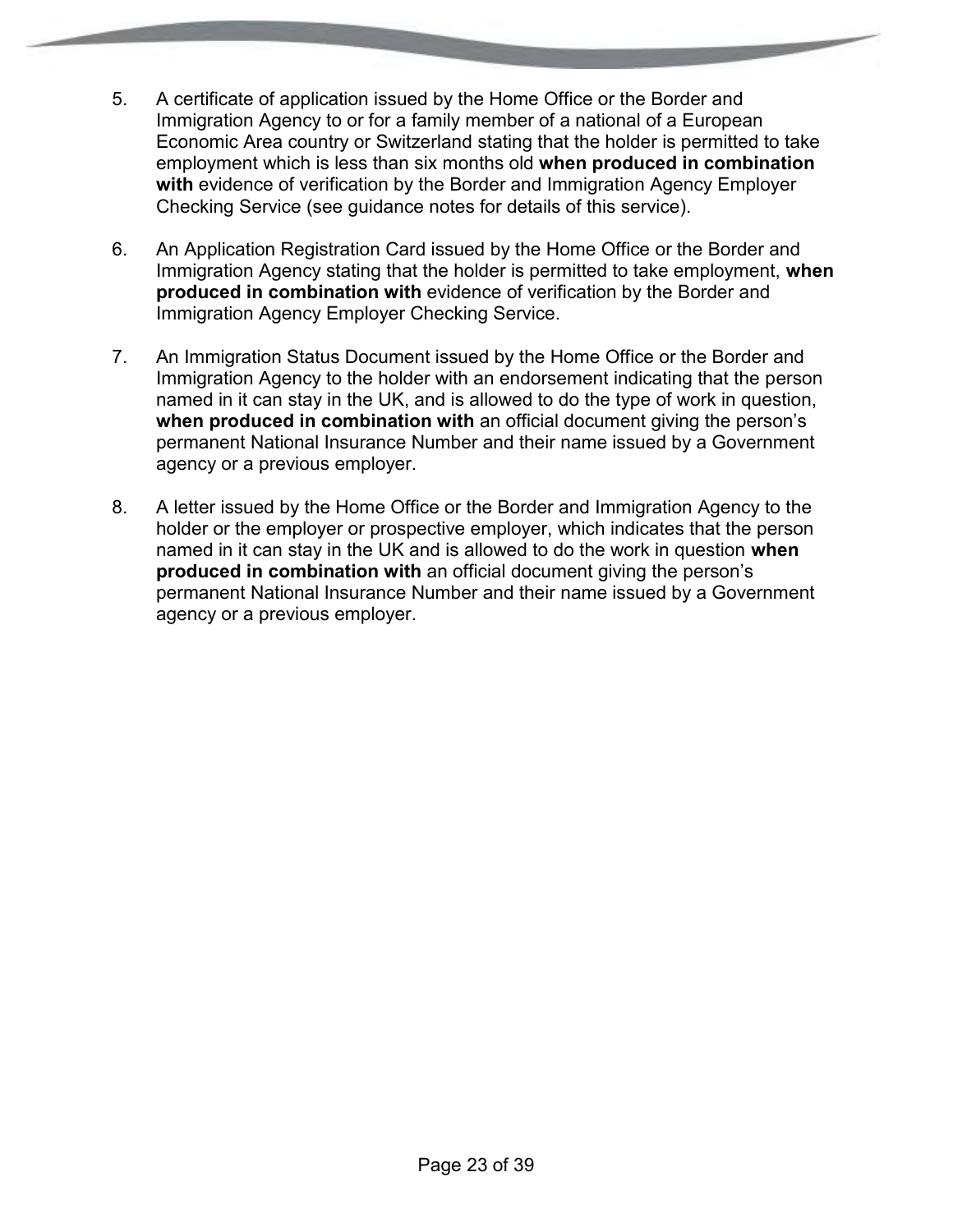## **Posts Requiring a DBS Certificate**

The following posts have been identified by Eden District Council as requiring a DBS certificate:

**CONTRACTOR** 

| <b>Post Title</b>                                                               | <b>Level of DBS</b><br><b>Certificate</b>   | <b>Frequency of</b><br><b>Check</b> |
|---------------------------------------------------------------------------------|---------------------------------------------|-------------------------------------|
| Director of Corporate and Legal Services                                        | Standard                                    | On entry to the<br>profession       |
| <b>Legal Services Manager</b>                                                   | Standard                                    | On entry to the<br>profession       |
| Legal Executive                                                                 | Standard                                    | On entry to the<br>profession       |
| <b>Sports Coaches</b>                                                           | Enhanced with a<br><b>Barred List Check</b> | Every 2 years                       |
| <b>Alston Local Links staff</b>                                                 | Enhanced with a<br><b>Barred List Check</b> | Every 2 years                       |
| <b>Customer Services Manager</b><br>(as manager of the Alston Local Links team) | Enhanced with a<br><b>Barred List Check</b> | Every 2 years                       |
| <b>Penrith Museum staff</b>                                                     | Enhanced with a<br><b>Barred List Check</b> | Every 2 years                       |
| <b>Assistant Leisure Officer</b><br>(as manager of the Sports Coaches)          | Enhanced with a<br><b>Barred List Check</b> | Every 2 years                       |
| Leisure Manager<br>(as manager of the Penrith Museum staff)                     | Enhanced with a<br><b>Barred List Check</b> | Every 2 years                       |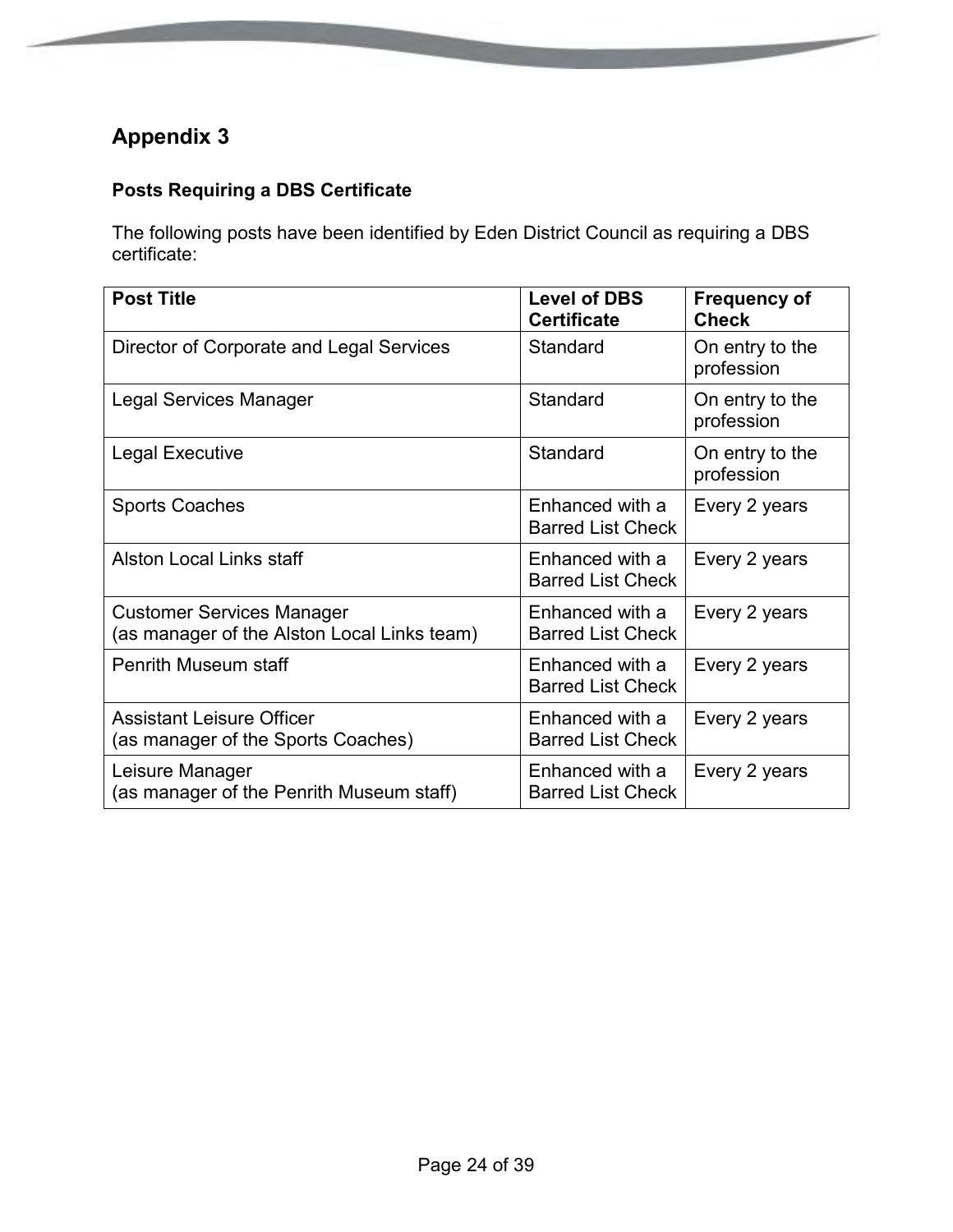#### **Applying for a Post which is Exempt from the Rehabilitation of Offenders Act**

The post you are applying for is exempt from the Rehabilitation of Offenders Act 1974. You are therefore required to provide details of all previous convictions, regardless of whether they would be considered as "spent" in other circumstances. A copy of the Council's Policy on the Recruitment of Ex-Offenders is printed overleaf for your information.

Do you have any convictions to declare? The state of the Yes/No\* Yes/No\*

**CONTRACTOR** 

If yes, please provide full details of all convictions below:

| Offence | Date of Conviction | Sentence |
|---------|--------------------|----------|
|         |                    |          |
|         |                    |          |
|         |                    |          |
|         |                    |          |
|         |                    |          |
|         |                    |          |
|         |                    |          |
|         |                    |          |

For posts which involve contact with children or vulnerable adults, please also complete the following:

Are you on either of the 2 DBS-barred lists? Yes/No\*

Are you subject to a disqualification from working with children in any way (including sanctions imposed by a regulatory body such as the General Medical Council, General Teaching Council etc)? <br>
Yes/No\*

Signed **Signed Signed Print Name** 

Date  $\qquad \qquad \qquad \qquad \qquad$ 

**Failure to complete this form could make you ineligible for selection.** 

\* Delete as appropriate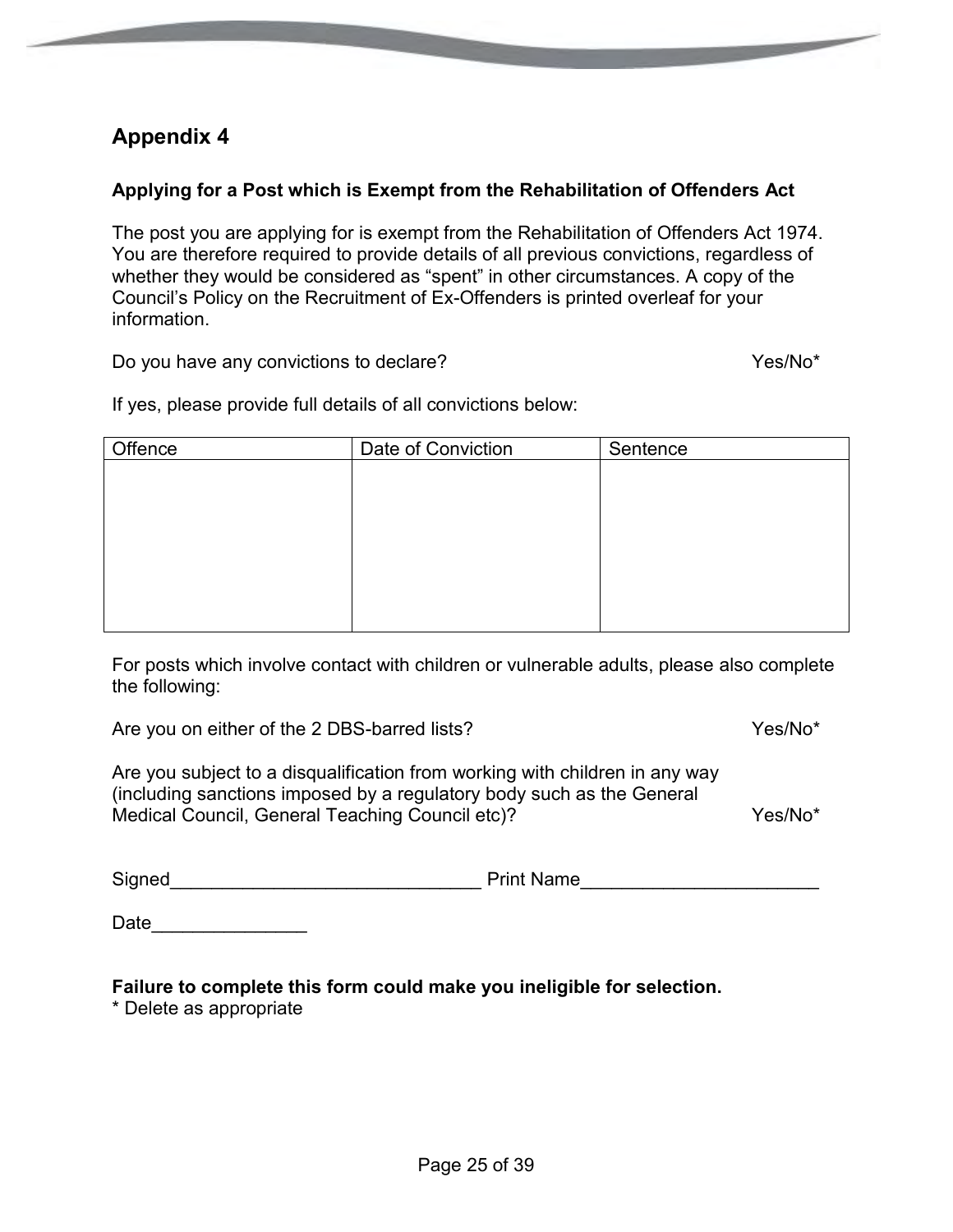#### **Statement on the Recruitment of Ex-Offenders**

As an organisation using the Disclosure and Barring Service (DBS) to assess applicants' suitability for positions of trust, Eden District Council complies fully with the DBS Code of Practice and undertakes to treat all applicants for positions fairly. It undertakes not to discriminate unfairly against any subject of a Disclosure on the basis of a conviction or other information revealed.

Eden District Council is committed to the fair treatment of its staff, potential staff or users of its services, regardless of race, disability, gender reassignment, sex, marriage and civil partnership, pregnancy and maternity, religion and belief, sexual orientation, age or offending background.

The Council's policy on the recruitment of ex-offenders will be available to all Disclosure applicants at the outset of the recruitment process.

The Council will actively promote equality of opportunity for all with the right mix of talent, skills and potential and welcome applications from a wide range of candidates, including those with criminal records. The Council will select all candidates for interview based on their skills, qualifications and experience.

A Disclosure is only requested after a thorough risk assessment has indicated that one is both proportionate and relevant to the position concerned. For those positions where a Disclosure is required, all application forms, job adverts and recruitment briefs will contain a statement that a Disclosure will be requested in the event of the individual being offered the position.

Where a Disclosure is to form part of the recruitment process, the Council will encourage all applicants called for interview to provide details of their criminal record at an early stage in the application process. To respect confidentiality and the sensitive nature of this information, details of the full criminal record provided in this way will be separated from the main application form and retained by the Human Resources department.

Unless the nature of the position allows the Council to ask questions about a person's entire criminal record, the Council will only ask about 'unspent' convictions as defined in the Rehabilitation of Offenders Act 1974.

The Council will ensure that all those in the Council who are involved in the recruitment process have been suitably trained to identify and assess the relevance and circumstances of offences. The Council will ensure that they have received appropriate guidance and training in the relevant legislation relating to the employment of exoffenders, eg the Rehabilitation of Offenders Act 1974.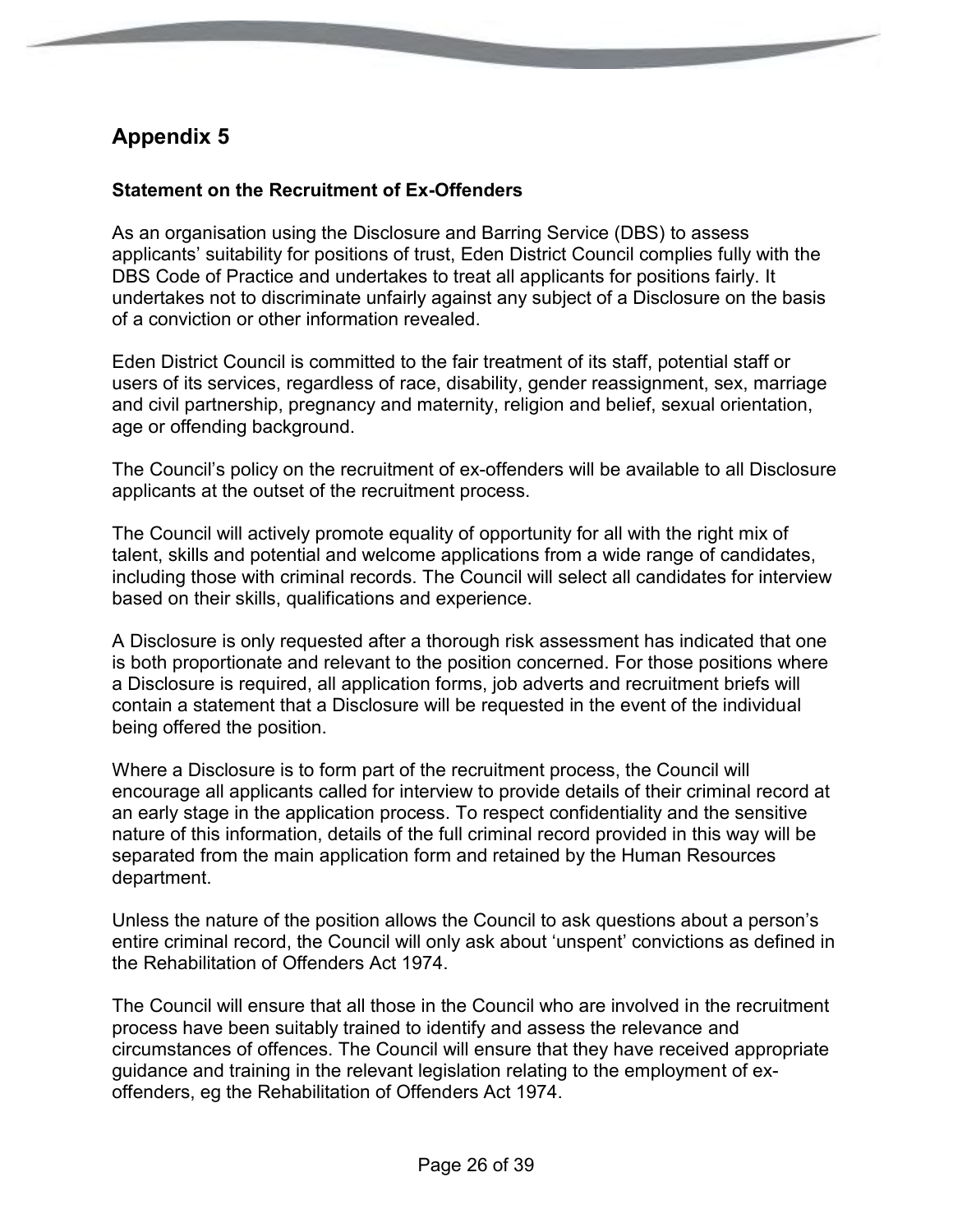At interview, or in a separate discussion, the Council will ensure that an open and measured discussion takes place on the subject of any offences or other matter that might be relevant to the position. Failure to reveal information that is directly relevant to the position sought could lead to withdrawal of an offer of employment or dismissal.

The Council will make every applicant who is subject to a DBS Disclosure aware of the existence of the DBS Code of Practice and make a copy available on request.

The Council will undertake to discuss any matter revealed in a Disclosure with the person seeking the position before withdrawing a conditional offer of employment.

Having a criminal record will not necessarily bar you from working with us. This will depend on the nature of the post and the circumstances and background of your offence.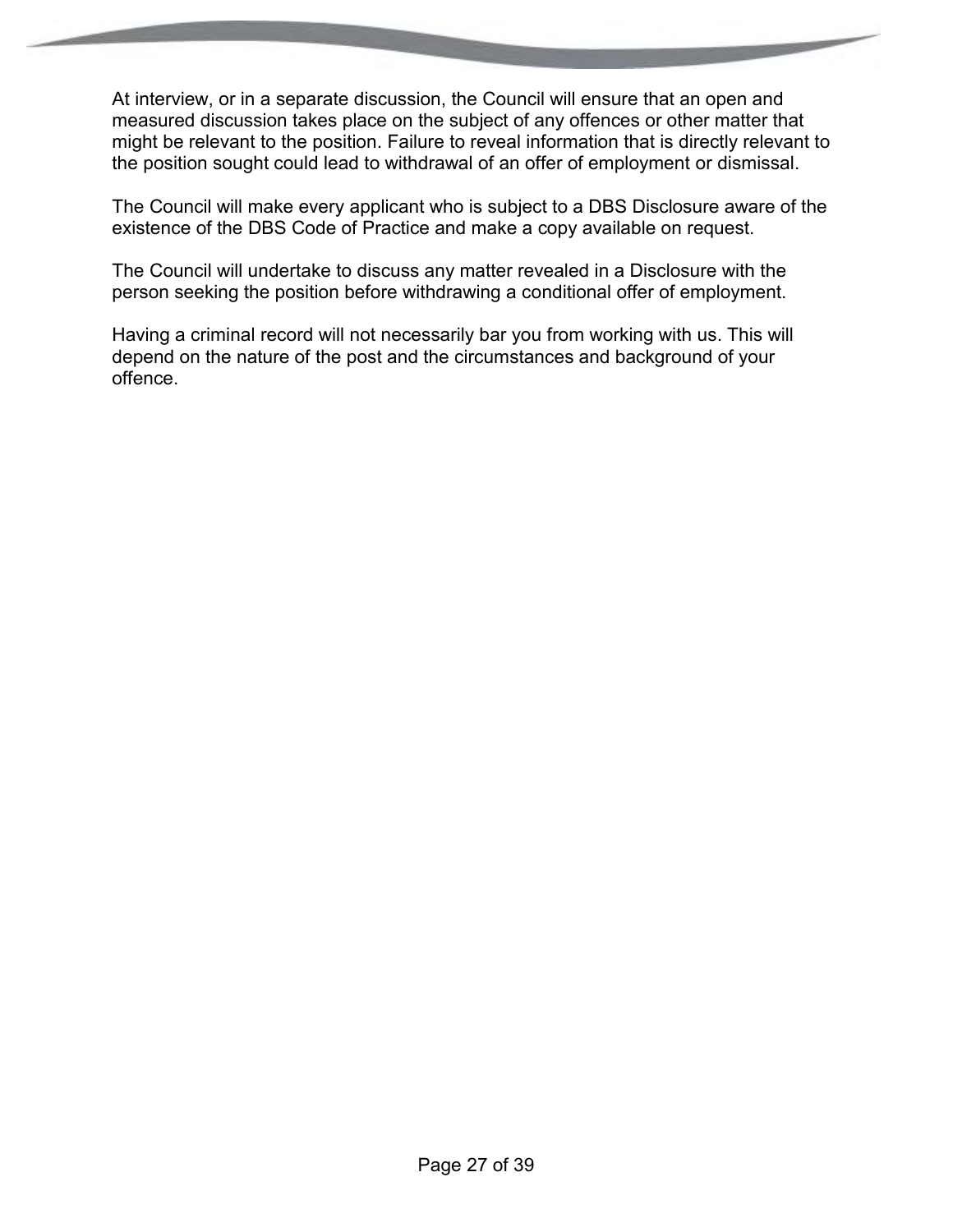## **Definition of Regulated Activity that requires an Enhanced Level DBS Check** (From 10 September 2012)

## **Children**

A child is defined as someone who is under the age of 18.

To come under Regulated Activity, the individual needs to carry out an Activity or carry out work in a specific Establishment (or both).

#### **Activity**

The activity needs to be carried out by the same person and meet the following Frequency test:

- Once a week or more or
- 4 or more days in 30 or
- Overnight
- a) Driving a vehicle being used only for transporting children and carers/supervisors;
- b) Teaching, training or instruction;
- c) Care or supervision if care is personal care, help with eating/drinking or medical surgical care then the Frequency test can be ignored;
- d) Advice or guidance relating to a child's physical, emotional or educational wellbeing;
- e) Moderating a public electronic interactive communication service (eg internet chatroom) likely to be used mainly by children;
- f) The manager/supervisor of an individual carrying out any of the above activities.

#### **Establishment**

The work in the establishments below needs to give the person the opportunity in their work to have contact with children, be carried out by the same person and meet the following Frequency test:

- Once a week or more or
- 4 or more days in 30 or
- Overnight
- a) School;
- b) Pupil referral unit (also known as Education Centres or Short Stay Schools);
- c) Institutions for the detention of children;
- d) Children's homes/residential units;
- e) Children's centres;
- f) Nursery schools;
- g) Childcare premises (including nurseries).

NB - Occasional services provided to Children's Establishment (eg maintenance/repair workers) no longer come under Regulated Activity and must not be DBS checked.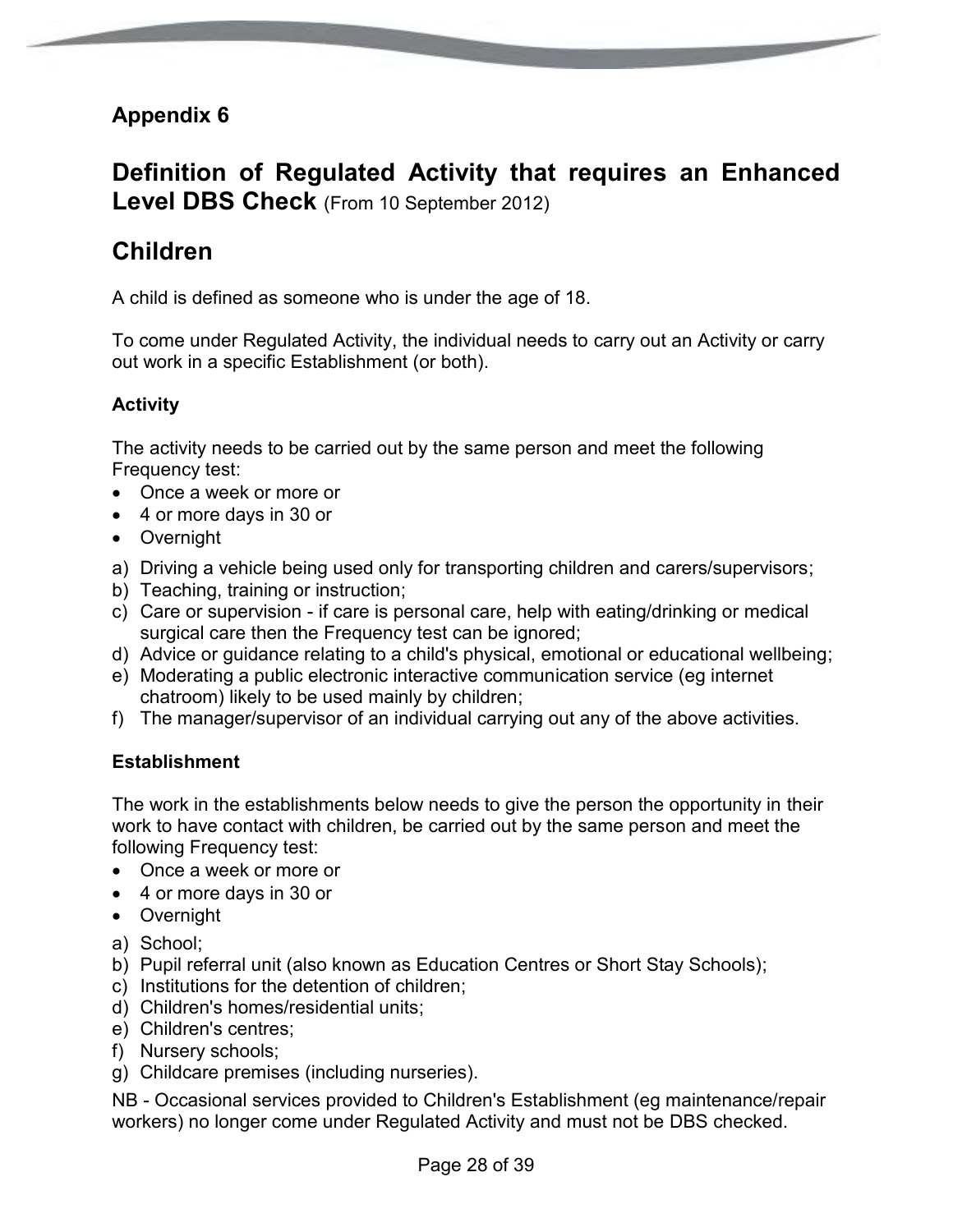# **Definition of Regulated Activity that requires an Enhanced**

**Level DBS check** (From 10 September 2012)

# **Adults**

The new definition of Regulated Activity relating to adults no longer labels adults as 'vulnerable'. Instead, the definition identifies the activities which, if any adult requires them, lead to that adult being considered vulnerable at that particular time.

This means that the focus is on the activities required by the adult and not on the setting or the personal characteristics or circumstances of the adult receiving the activities.

## **Activity**

Unlike work with Children, there is no requirement for the activity to be done by the same person and no requirement for it to meet a Frequency test. (a) Providing personal care:

- provides physical assistance with eating or drinking, going to the toilet, washing or bathing, dressing, oral care or care of the skin, hair or nails because of an adult's age, illness or disability.
- prompts and then supervises an adult who, because of their age, illness or disability, cannot make the decision to eat or drink, go to the toilet, wash or bathe, get dressed or care for their mouth, skin, hair or nails without that prompting or supervision.
- trains, instructs or offers advice or guidance which relates to eating or drinking, going to the toilet, washing or bathing, dressing, oral care or care of the skin, hair or nails to adults who need it because of their age, illness or disability.

(b) Providing social work:

- the provision by a social care worker of social work which is required in connection with any health care or social services to an adult who is a client or potential client.
- (c) Conveying:
	- A person who transports an adult because of their age, illness or disability either to or from their place of residence and a place where they have received, or will be receiving, health care, personal care or social care; or between places where they have received or will be receiving health care, personal care or social.

(d) Providing health care:

- Any health care professional providing health care to an adult, or anyone who provides health care to an adult under the direction or supervision of a health care professional.
- (e) Assistance with cash, bills and/or shopping:
	- The provision of assistance to an adult because of their age, illness or disability, if that includes managing the person's cash, paying their bills or shopping on their behalf.

(f) Assistance in the conduct of a person's own affairs:

 Anyone who provides various forms of assistance in the conduct of an adult's own affairs (eg power of attorney).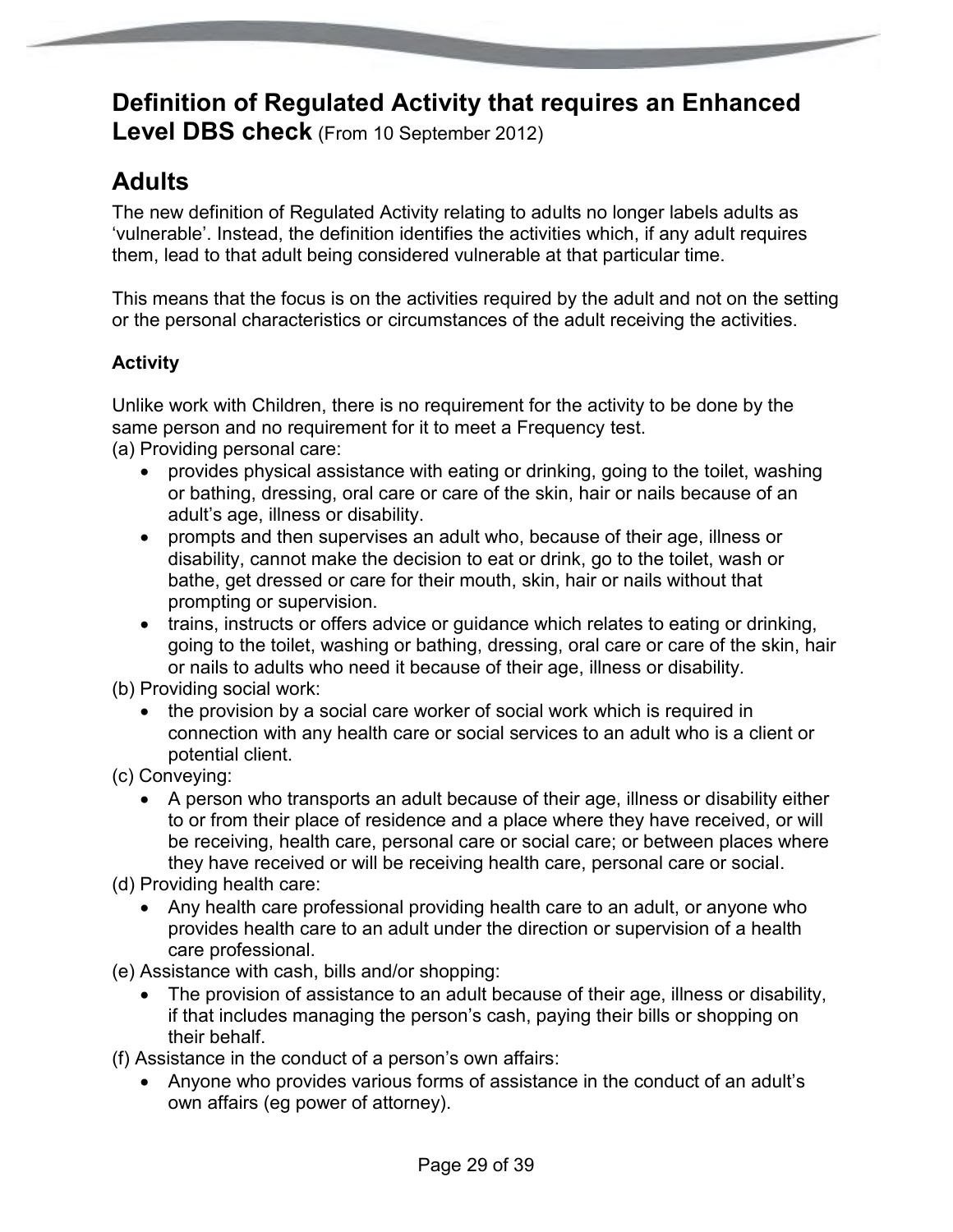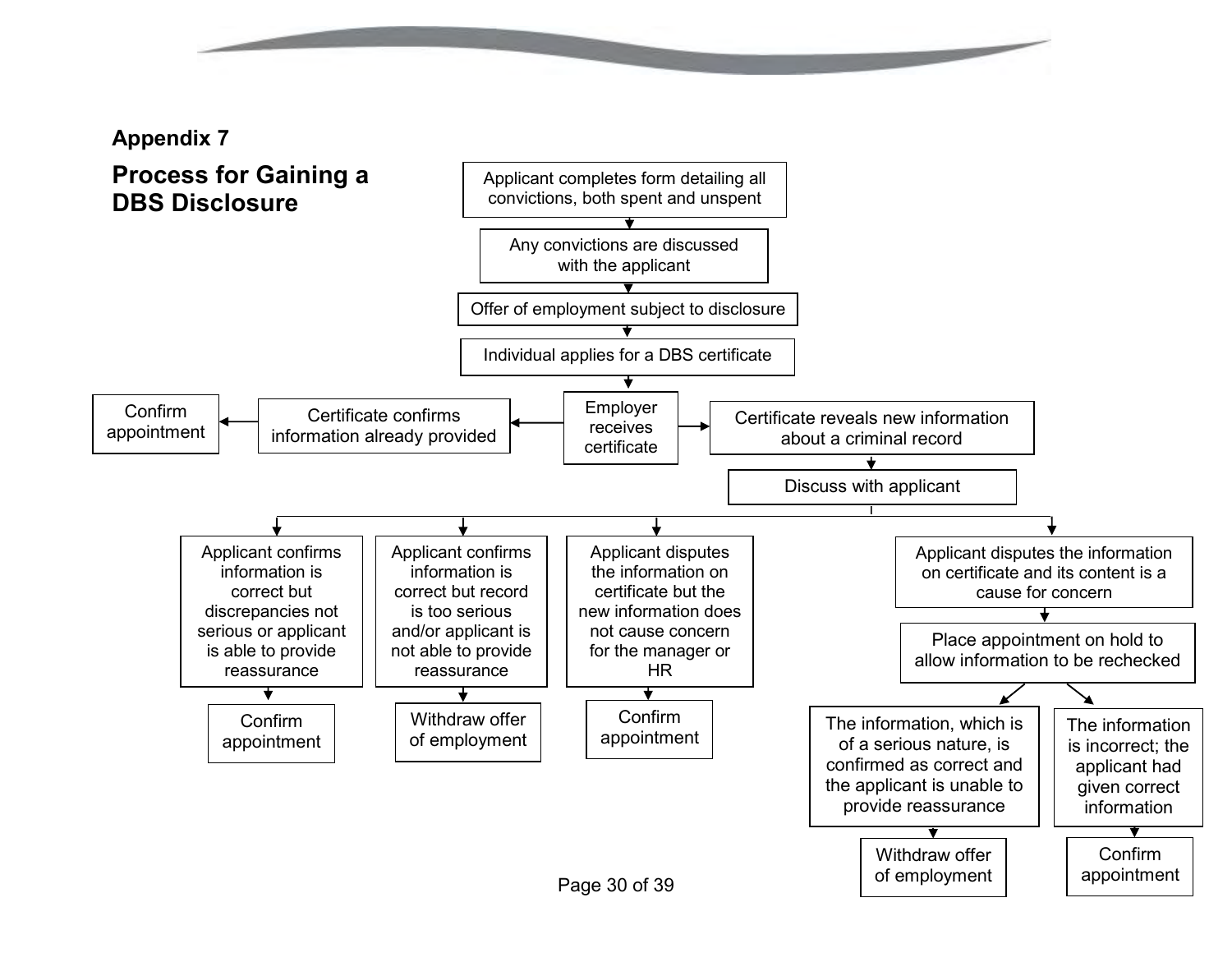Name: Date: **PLEASE NOTE:** All documents must be in your current name At least one document must show your current address At least one document must show your date of birth **Group 1 Tick Sign** Valid passport (any nationality) UK Driving Licence (either photocard or paper) Original UK Birth Certificate (issued within twelve months of date of birth) (full or short form acceptable) Valid photo identity card (EU countries only) UK Firearms Licence **Group 2** Marriage certificate Non-original UK birth certificate (issued after twelve months of date of birth) (full or short form acceptable) P45/P60 statement Bank or building society statement Utility bill (electricity, gas, water, telephone bill) (including mobile phone contract/bill) Valid TV Licence Credit card statement Store card statement Mortgage statement Valid insurance certificate Correspondence or a document from: the Benefits Agency; the Employment Service; the Inland Revenue, or a Local Authority Financial statement (eg pension, endowment, ISA) Valid vehicle registration document Mail order catalogue statement Court summons Valid NHS Card Addressed payslip National Insurance number card Exam certificate (eg GCSE, NVQ) Child benefit book Connexions cards Certificate of British nationality Work permit/visa **PRODUCE ANY DOCUMENT FROM GROUP 1? Yes**  $\Box$  No **You need 3 documents** One document from Group 1 and two from Groups 1 or 2 **You need 5 documents** Five documents from Group 2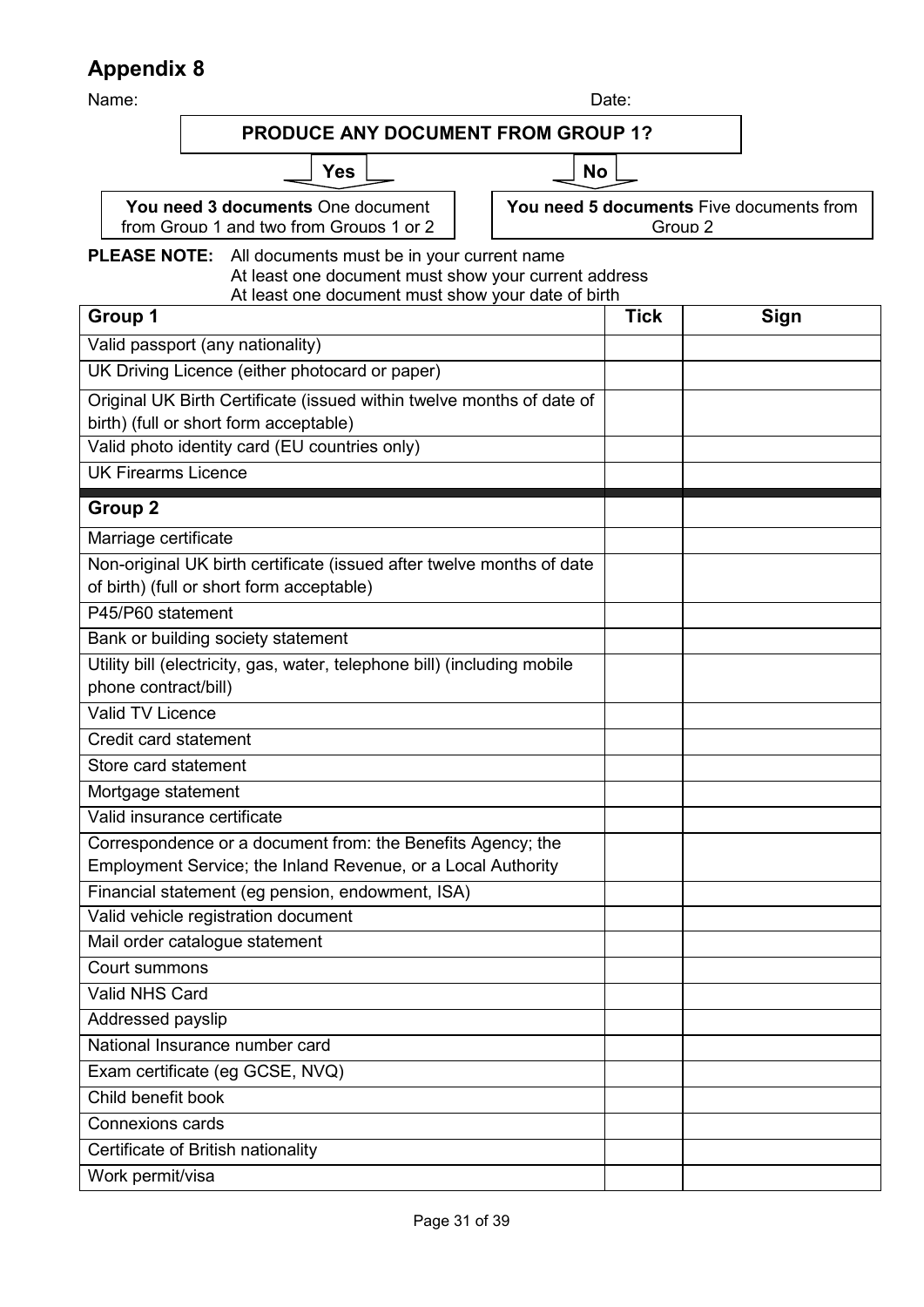#### **Reference Request - Employment**

Our Reference: BMc/HRS/Ref/INT Enquiries to: Mrs Bibian McRoy<br>Direct Dial: (01768) 212243 Direct Dial: (01768) 212243<br>Email: Bibian.mcrov@e Email: Bibian.mcroy@eden.gov.uk<br>Date: Insert Date **Insert Date** 



Town Hall, Penrith, Cumbria CA11 7QF Tel: (01768) 212210 Email: human.resources@eden.gov.uk

#### **Private & Confidential**

Address 1 Address 2 Address 3 Postcode

#### **Reference Request**

**Name DOB Post applied for** 

#### Dear Referee

Name has applied for the above post and has suggested you might provide a reference and has agreed that we can contact you for one.

I enclose a copy of the job description/person specification and should be glad if you would let me have your opinion as to his/her capabilities, personal qualities and suitability for the post by completing the information requested below. I would be grateful if you would provide whatever details you feel able to according to the criteria below. Should you prefer to send this information in another format this would be equally acceptable (e.g. a written statement).

I must inform you that you have a responsibility to ensure that the reference is accurate and does not contain any material misstatement or omission and that relevant factual content of the reference may be discussed with the applicant.

If you'd prefer to speak on the phone please call me on 01768 212243.

Would you please complete and return this form as quickly as possible to Human Resources, Eden District Council, Town Hall, Penrith, Cumbria, CA11 7QF; Telephone (01768) 212210; Fax (01768) 890470; human.resources@eden.gov.uk

#### **Please confirm your relationship to the candidate:**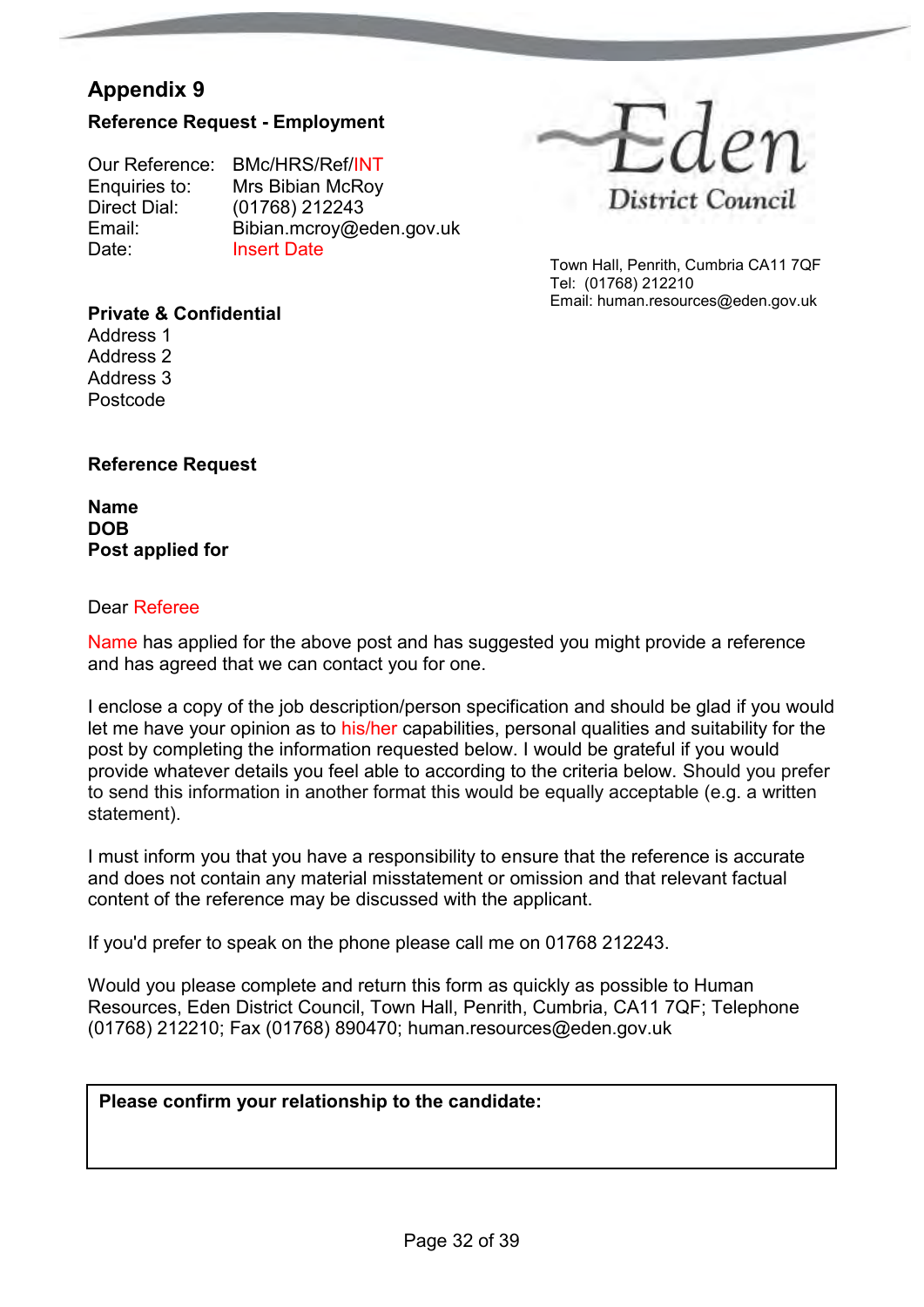| Please confirm dates of employment.                                               | From: |  |
|-----------------------------------------------------------------------------------|-------|--|
|                                                                                   | To:   |  |
|                                                                                   |       |  |
| Please give your assessment of:                                                   |       |  |
| The applicant's working relationship with colleagues (eg team working, co-        |       |  |
| operation, supervisory style).                                                    |       |  |
|                                                                                   |       |  |
|                                                                                   |       |  |
|                                                                                   |       |  |
|                                                                                   |       |  |
|                                                                                   |       |  |
|                                                                                   |       |  |
|                                                                                   |       |  |
| The applicant's ability/skills (eg technical, supervisory, organisational)        |       |  |
|                                                                                   |       |  |
|                                                                                   |       |  |
|                                                                                   |       |  |
|                                                                                   |       |  |
|                                                                                   |       |  |
|                                                                                   |       |  |
|                                                                                   |       |  |
|                                                                                   |       |  |
| The applicant's suitability for this post.                                        |       |  |
|                                                                                   |       |  |
|                                                                                   |       |  |
|                                                                                   |       |  |
|                                                                                   |       |  |
|                                                                                   |       |  |
|                                                                                   |       |  |
|                                                                                   |       |  |
| Please give any further information which you feel is relevant with regard to the |       |  |
| application.                                                                      |       |  |
|                                                                                   |       |  |
|                                                                                   |       |  |
|                                                                                   |       |  |
|                                                                                   |       |  |
|                                                                                   |       |  |
|                                                                                   |       |  |
|                                                                                   |       |  |
| Are you aware of any reasons which render the applicant unsuitable for the post?  |       |  |
|                                                                                   |       |  |
|                                                                                   |       |  |
|                                                                                   |       |  |
|                                                                                   |       |  |
|                                                                                   |       |  |
| Any other comments?                                                               |       |  |
|                                                                                   |       |  |
|                                                                                   |       |  |
|                                                                                   |       |  |
|                                                                                   |       |  |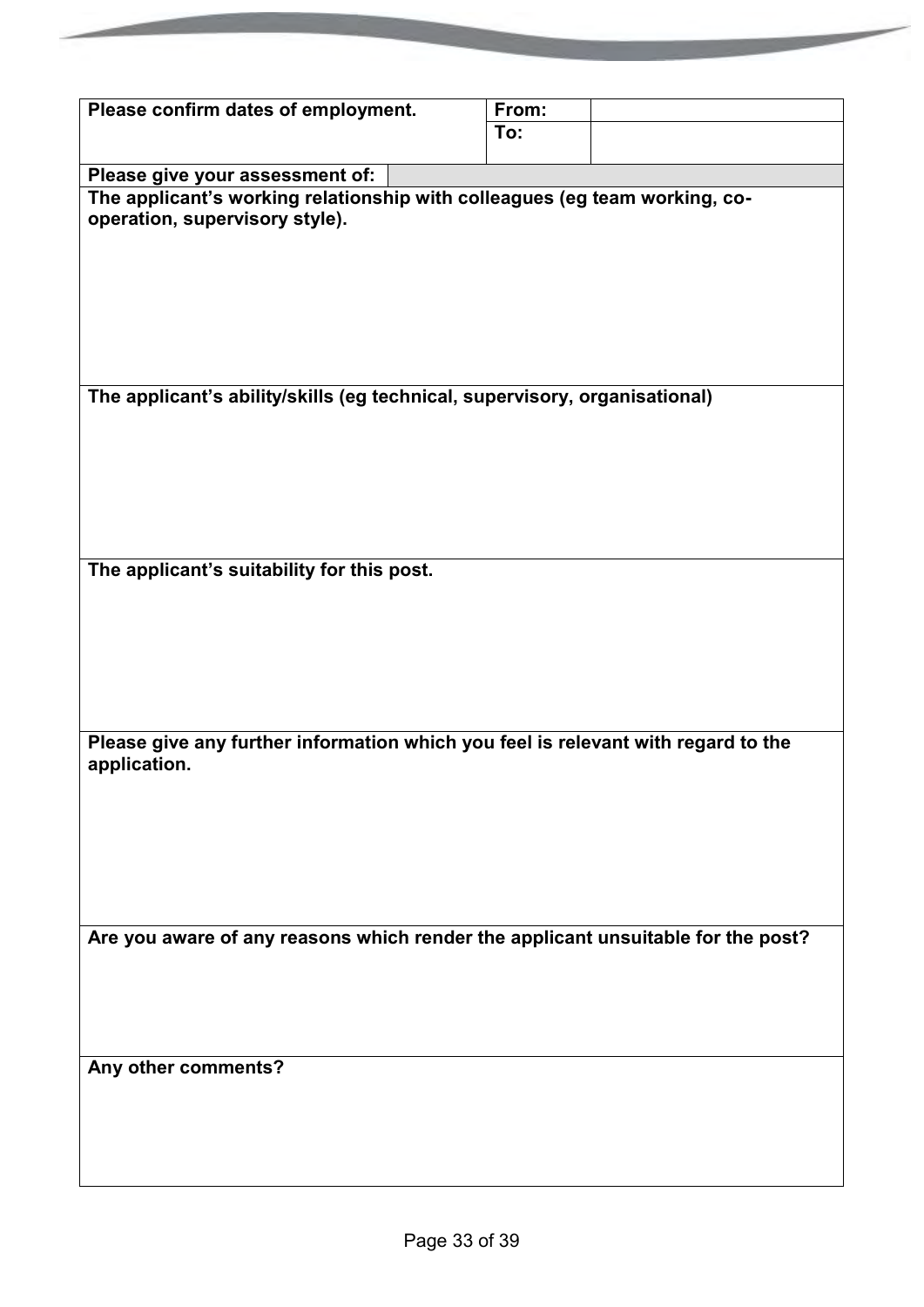Under the Data Protection Act (UK) the person named above would normally have access to the information provided here if requesting it from the receiving organisation. If there are strong reasons for protecting confidentiality (risk to referee, etc) please state them here. For your information the law relating to data protection and references is explained at www.ico.org.uk

**Referee's signature Date Referee's name Referee's title On behalf of** 

#### **(employer/organisation, if applicable)**

Please return this form to the Human Resources Manager, Town Hall, Penrith, Cumbria, CA11 7QF (envelope enclosed) or email from an identifiable email address to human.resources@eden.gov.uk

Please make a copy of your reply for your own records and if in doubt about anything you'd like to state on this form please seek advice before writing and sending a response.

I would like to thank you in advance for your assistance in this matter.

Yours sincerely

Bibian McRoy Human Resources Manager Bibian.McRoy@eden.gov.uk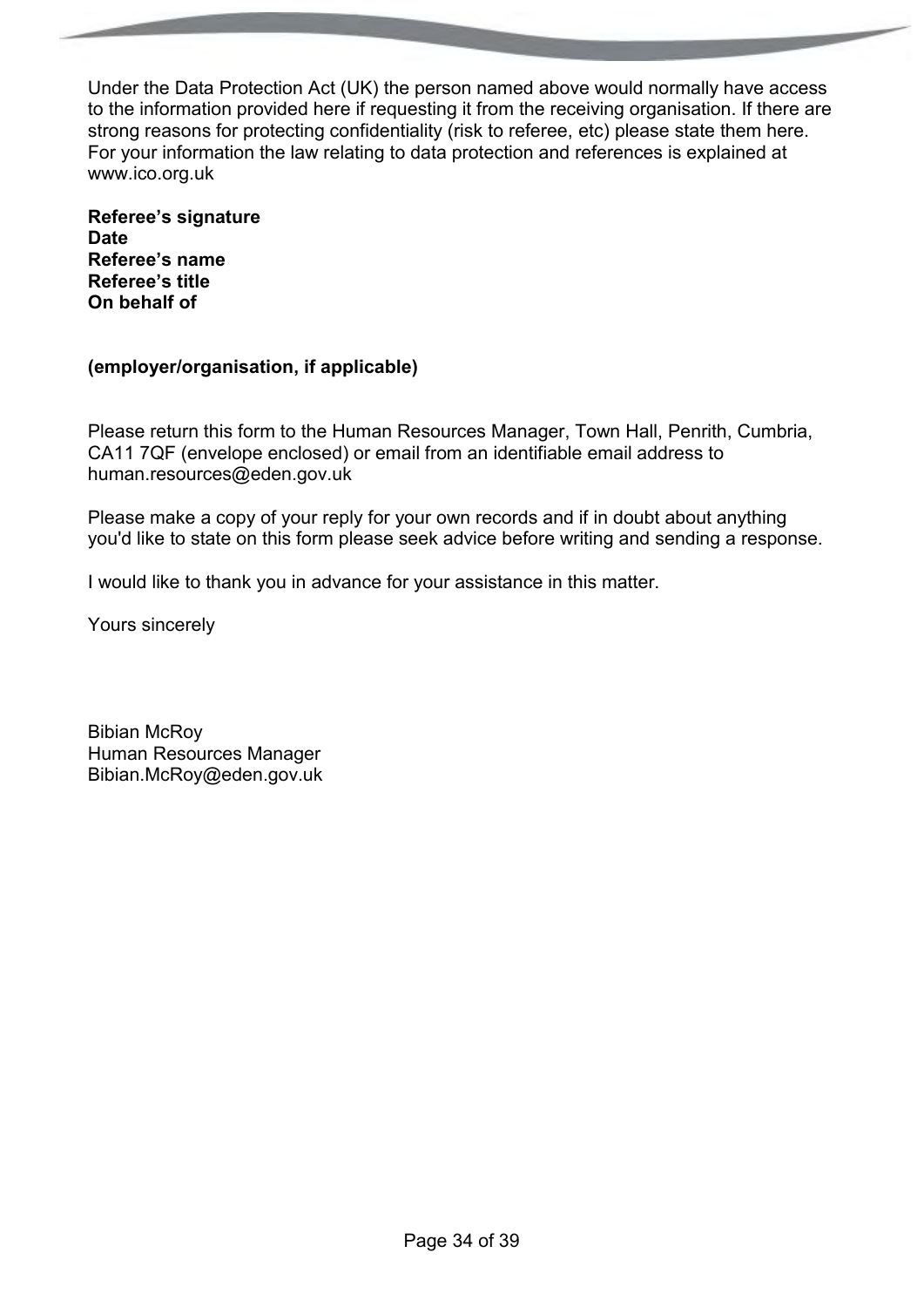#### **Reference Request - Personal**

Our Reference: BMc/HRS/Ref/INT<br>Enquiries to: Mrs Bibian McRoy Enquiries to: Mrs Bibian McRoy<br>Direct Dial: (01768) 212243 Direct Dial: (01768) 212243<br>Email: Bibian.mcrov@e Email: Bibian.mcroy@eden.gov.uk<br>Date: Insert Date **Insert Date** 



Town Hall, Penrith, Cumbria CA11 7QF Tel: (01768) 212210 Email: human.resources@eden.gov.uk

#### **Private & Confidential**

Address 1 Address 2 Address 3 Postcode

#### **Reference Request**

**Name DOB Post applied for** 

#### Dear Referee

Name has applied for the above post and has suggested you might provide a personal character reference and has agreed that we can contact you for one.

I enclose a copy of the job description/person specification and should be glad if you would let me have your opinion as to his/her capabilities, personal qualities and suitability for the post by completing the information requested below. I would be grateful if you would provide whatever details you feel able to according to the criteria below. Should you prefer to send this information in another format this would be equally acceptable (eg a written statement).

I must inform you that you have a responsibility to ensure that the reference is accurate and does not contain any material misstatement or omission and that relevant factual content of the reference may be discussed with the applicant.

If you'd prefer to speak on the phone please call me on 01768 212243.

Would you please complete and return this form as quickly as possible to Human Resources, Eden District Council, Town Hall, Penrith, Cumbria, CA11 7QF; Telephone (01768) 212210; Fax (01768) 890470; human.resources@eden.gov.uk

# **Please state your relationship to the candidate: Please confirm the dates during which you have known the candidate: From: To:**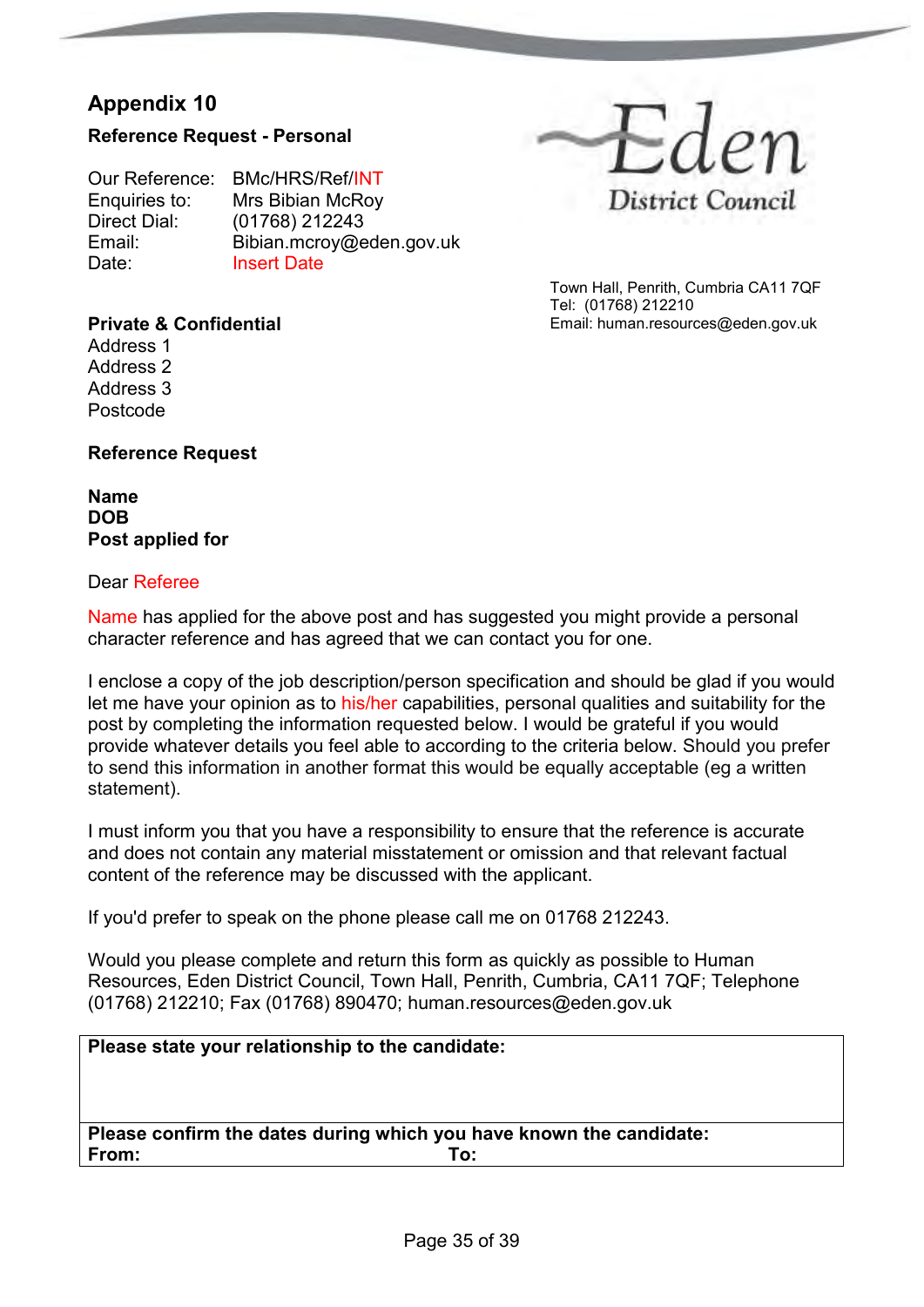**Please give your assessment of the applicant's suitability for this post (eg evidence of relevant required skills or characteristics):** 

**Please give any further information which you feel is relevant with regard to the application.**

**Are you aware of any reasons which render the applicant unsuitable for the post?**

**Any other comments?**

Under the Data Protection Act (UK) the person named above would normally have access to the information provided here if requesting it from the receiving organisation. If there are strong reasons for protecting confidentiality (risk to referee, etc) please state them here. For your information the law relating to data protection and references is explained at www.ico.org.uk.

#### **Referee's signature Date Referee's name Referee's title (if applicable)**

Please return this form to the Human Resources Manager, Town Hall, Penrith, Cumbria, CA11 7QF (envelope enclosed) or email from an identifiable email address to human.resources@eden.gov.uk

Please make a copy of your reply for your own records and if in doubt about anything you'd like to state on this form please seek advice before writing and sending a response.

I would like to thank you in advance for your assistance in this matter.

Yours sincerely

Bibian McRoy Human Resources Manager Bibian.McRoy@eden.gov.uk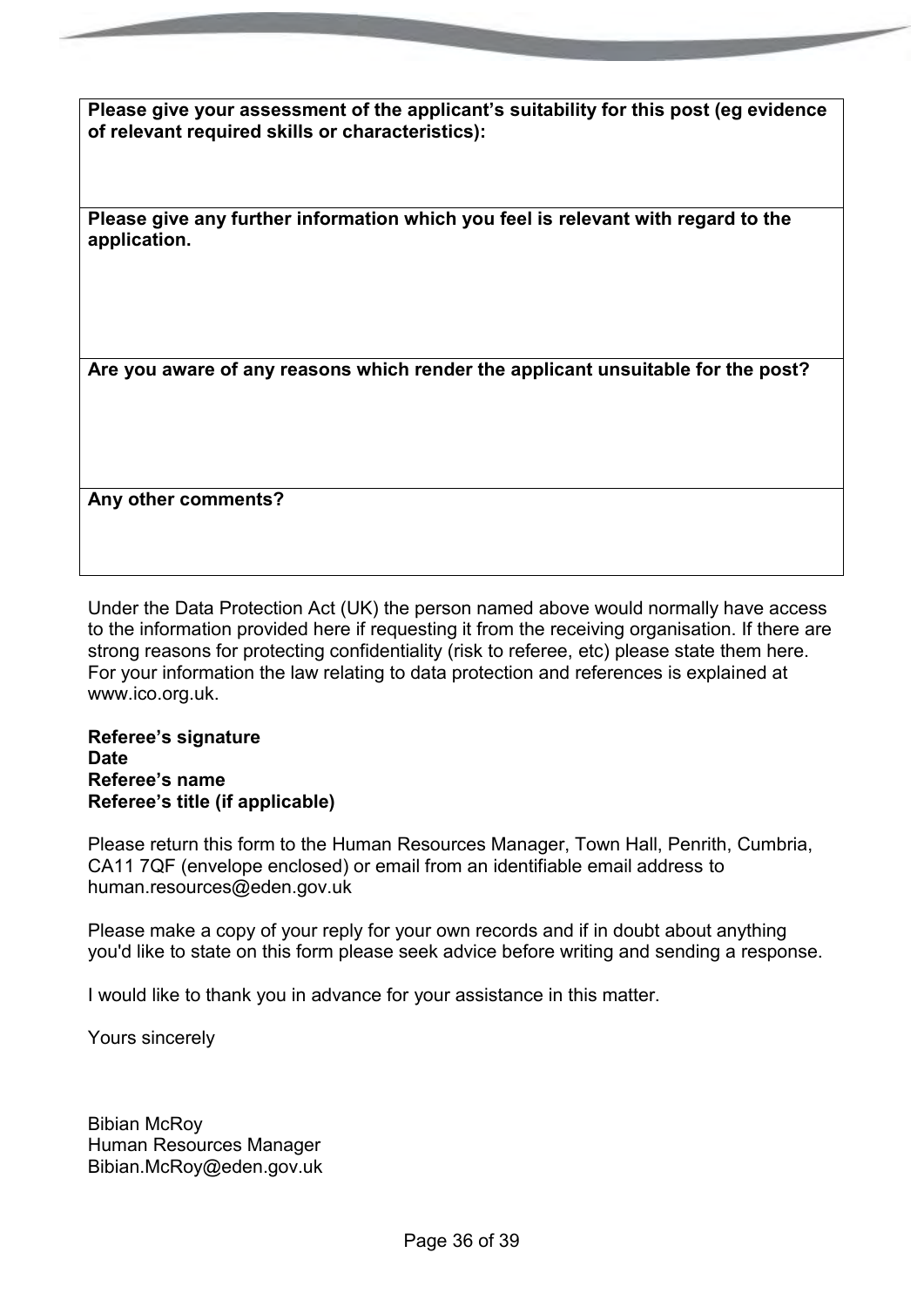#### **Reference Request - Working with Children**

Our Reference: BMc/HRS/Ref/INT<br>Enquiries to: Mrs Bibian McRov Enquiries to: Mrs Bibian McRoy<br>Direct Dial: (01768) 212243 Direct Dial: (01768) 212243<br>Email: Bibian.mcrov@e Email: Bibian.mcroy@eden.gov.uk<br>Date: Insert Date **Insert Date** 



Town Hall, Penrith, Cumbria CA11 7QF Tel: (01768) 212210 Email: human.resources@eden.gov.uk

#### **Private & Confidential**

Address 1 Address 2 Address 3 Postcode

#### **Reference Request**

**Name DOB**

**Post** <Job Title> DBS designated post

#### Dear Referee

Eden District Council is committed to safeguarding and promoting the welfare of children and young people. The above has applied for a job with our organisation which can involve unsupervised contact with children **or** has been designated as a post which has an influence over decisions which affect children or young people (eg requiring a DBS check). (delete as appropriate).

Name has suggested you might provide a reference and has agreed that we can contact you for one. I would be grateful if you would provide whatever details you feel able to according to the criteria below. Should you prefer to send this information in another format this would be equally acceptable (eg a written statement).

I must inform you that you have a responsibility to ensure that the reference is accurate and does not contain any material misstatement or omission and that relevant factual content of the reference may be discussed with the applicant.

If you'd prefer to speak on the phone please call me on 01768 212243.

Would you please complete and return this form as quickly as possible to Human Resources, Eden District Council, Town Hall, Penrith, Cumbria, CA11 7QF; Telephone (01768) 212210; Fax (01768) 890470; human.resources@eden.gov.uk

**Please state your relationship to the candidate:**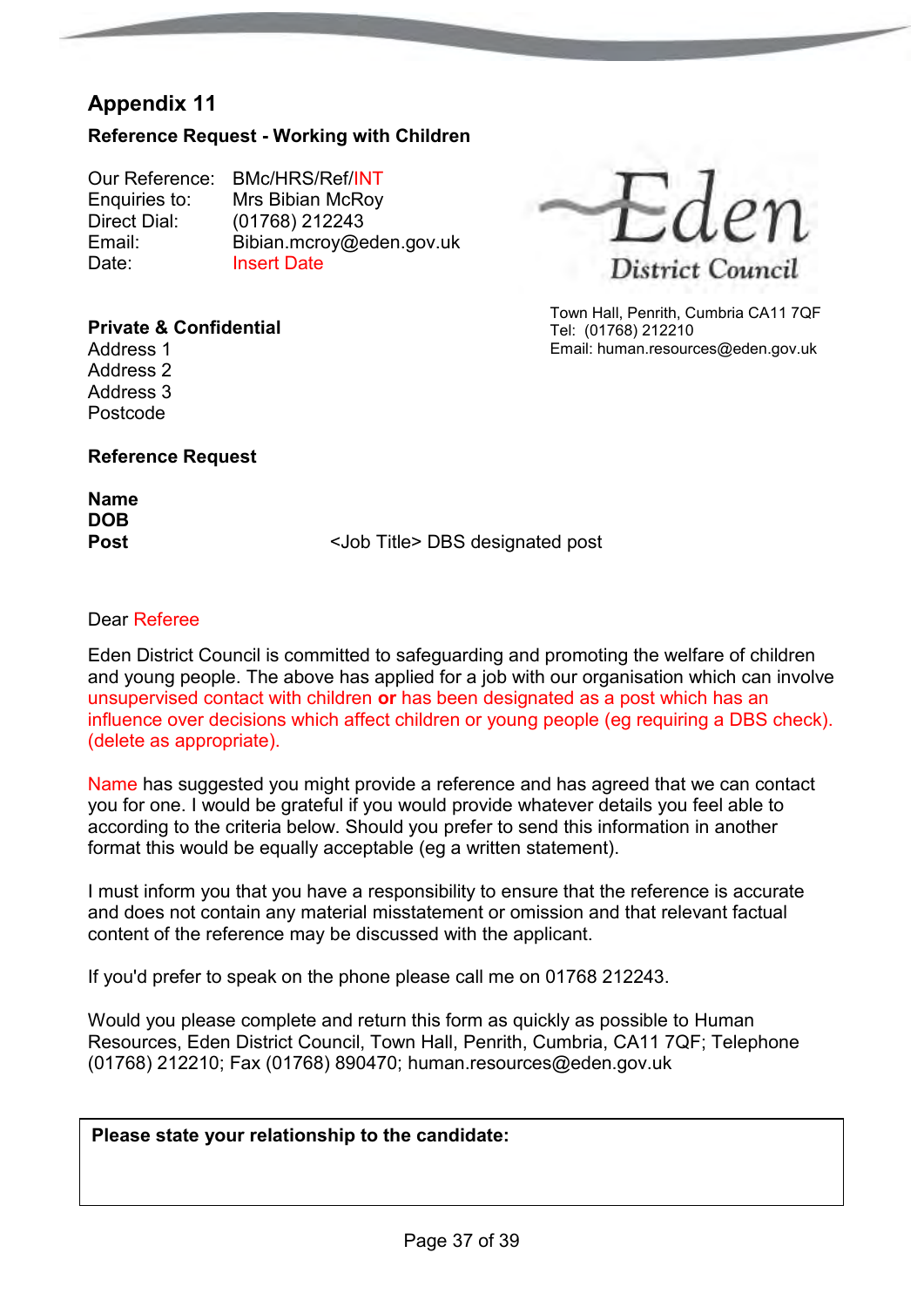| Please confirm the dates during which you have known the candidate:<br>From:<br>To: |  |  |
|-------------------------------------------------------------------------------------|--|--|
| <b>General Character</b>                                                            |  |  |
| <b>Attitude</b>                                                                     |  |  |
| <b>Relationships with</b><br>others/peers/subordinates                              |  |  |
| <b>Team-working</b>                                                                 |  |  |
| <b>Personal integrity and</b><br>honesty                                            |  |  |
| <b>Reliability</b>                                                                  |  |  |
| <b>Calmness under pressure</b>                                                      |  |  |
| Competence                                                                          |  |  |
| (state skills if appropriate)                                                       |  |  |
| Are you completely satisfied that the applicant is suitable to work with children   |  |  |
| and/or young people?<br><b>Yes</b><br><b>No</b>                                     |  |  |
|                                                                                     |  |  |
| If No, please provide specific reasons:                                             |  |  |
| Any other comments?                                                                 |  |  |

Under the Data Protection Act (UK) the person named above would normally have access to the information provided here if requesting it from the receiving organisation. If there are strong reasons for protecting confidentiality (risk to referee, etc) please state them here. For your information the law relating to data protection and references is explained at www.ico.org.uk.

**Referee's signature Date Referee's name Referee's title (if applicable) On behalf of** 

**(employer/organisation, if applicable)**